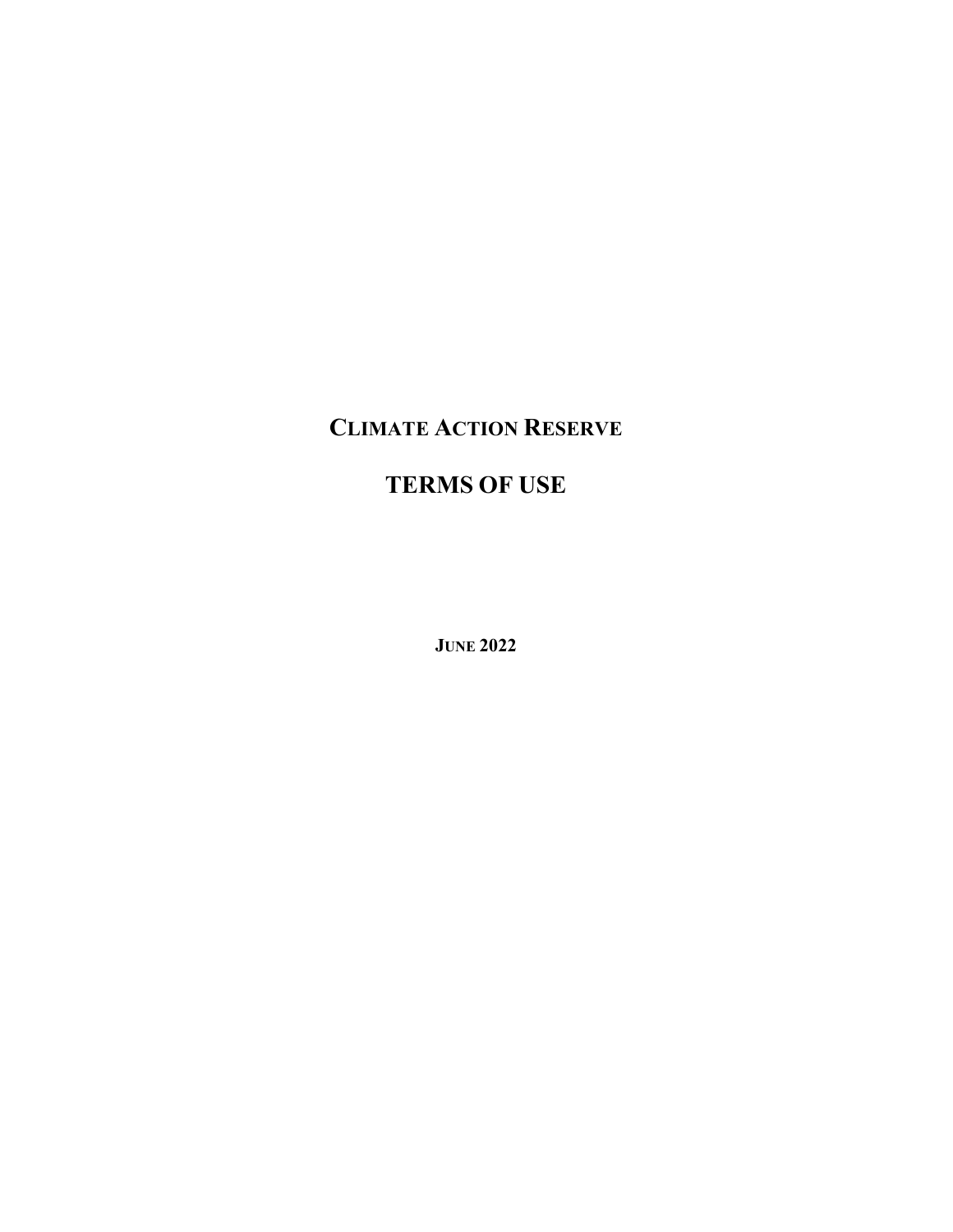### **TABLE OF CONTENTS**

### Page

| 1.  |                                                                     |
|-----|---------------------------------------------------------------------|
| 2.  |                                                                     |
| 3.  |                                                                     |
| 4.  |                                                                     |
| 5.  |                                                                     |
| 6.  |                                                                     |
| 7.  |                                                                     |
| 8.  |                                                                     |
| 9.  | Ownership of CRTs and ROCs; Action with Respect to CRTs and ROCs on |
| 10. |                                                                     |
| 11. |                                                                     |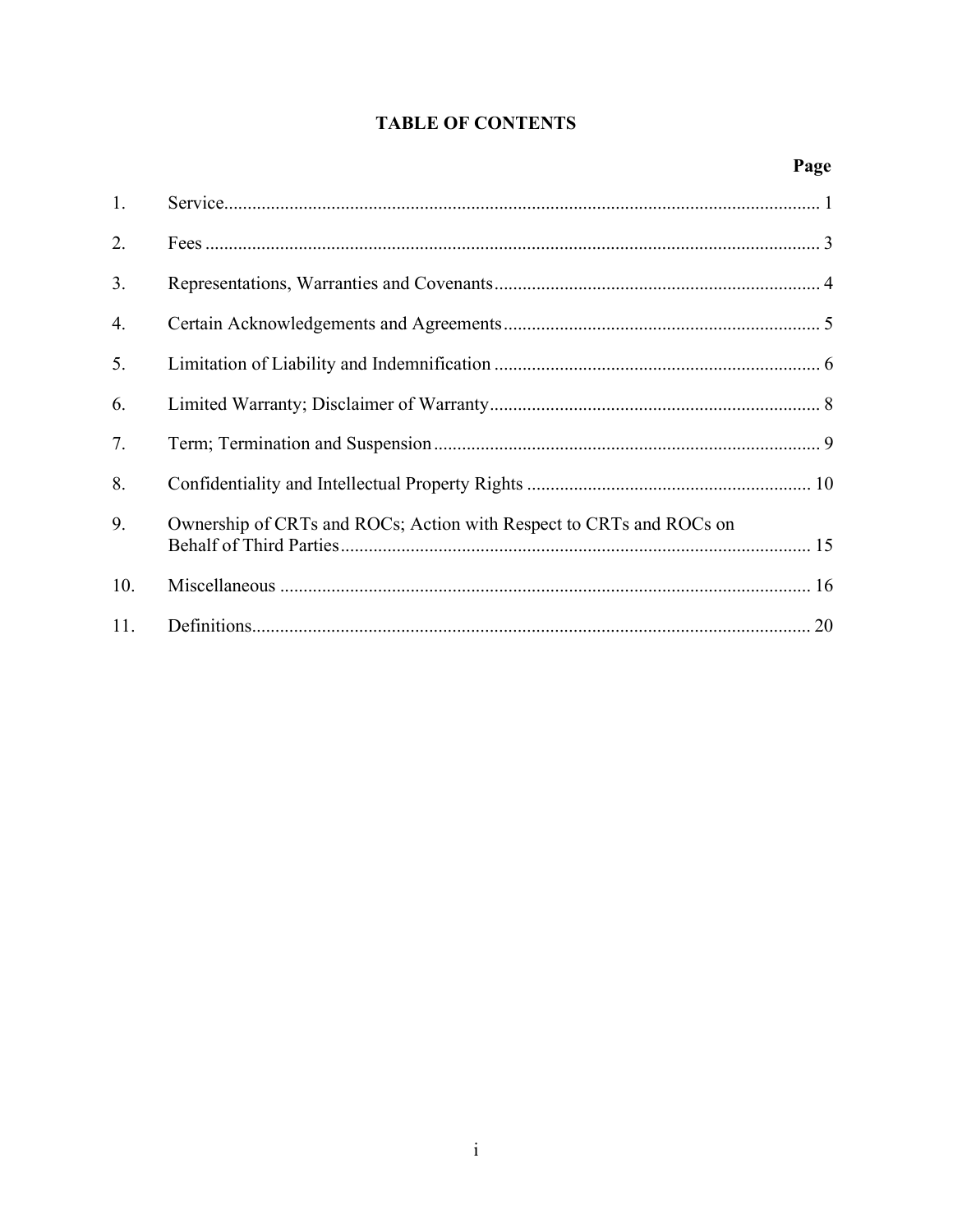#### CLIMATE ACTION RESERVE TERMS OF USE

These Terms of Use set out the terms by which the Climate Action Reserve (the "Reserve"), a non-profit public benefit corporation having its principal place of business at 601 West Fifth Street, Suite 650, Los Angeles, California 90071, has agreed to provide the User with access to use the Climate Action Reserve program of the Reserve (the "Program"). The Reserve serves as (1) a voluntary greenhouse gas ("GHG") registry to protect, encourage, and promote early actions to reduce GHG emissions; and (2) as a California Air Resources Board (ARB) approved Offset Project Registry that meets the requirements of California Code of Regulations section 95986 and lists offset projects, collects Offset Project Data Reports, facilitates verification of Offset Project Data Reports, and issues Registry Offset Credits (or "ROCs") for offset projects being implemented using a Compliance Offset Protocol as well as early action offset credits (recorded as CRTs on the Reserve's system) for offset projects being implemented using an Early Action Offset Protocol.

#### 1. Service

- (a) User's use of the Program, any corresponding software, and the Reserve website, located online at www.climateactionreserve.org, is subject to these Terms of Use, which constitute a binding contract between User and the Reserve. BY USING OR ACCESSING THE PROGRAM, USER ACCEPTS AND AGREES TO BE BOUND BY THESE TERMS OF USE AS MODIFIED FROM TIME TO TIME IN ACCORDANCE WITH THE TERMS HEREOF. User can review the current version of the Terms of Use at any time at http://www.climateactionreserve.org/how/program/documents/ In addition to these Terms of Use, when using the Program User shall be subject to any general, industry-specific and project-specific guidelines, protocols, and/or operating procedures, including but not limited to the Reserve's General Reporting Protocols and the Program's Operating Procedures, applicable to such use (collectively, the "Reserve Protocols"), but only to the extent that the Reserve Protocols do not conflict with the Terms of Use. Certain of the Reserve Protocols may be posted at *http://www.climateactionreserve.org/how/protocols/* from time to time. The Reserve Protocols are incorporated by reference into these Terms of Use. In addition, User agrees to comply with any and all applicable ARB Offset Program Rules and Requirements, as ARB may impose and update from time to time. If User does not agree to these Terms of Use, User may not access or otherwise use the Reserve.
- (b) User recognizes that the Program, and all software, hardware, and data comprising the Program, are either owned by the Reserve or licensed to the Reserve by APX, Inc. (the "Service Provider"). User further recognizes that the compilation of data on the Program is owned entirely by the Reserve.
- (c) User is responsible for providing and maintaining all communications lines, telephone/transmission services, and all equipment and technology, necessary for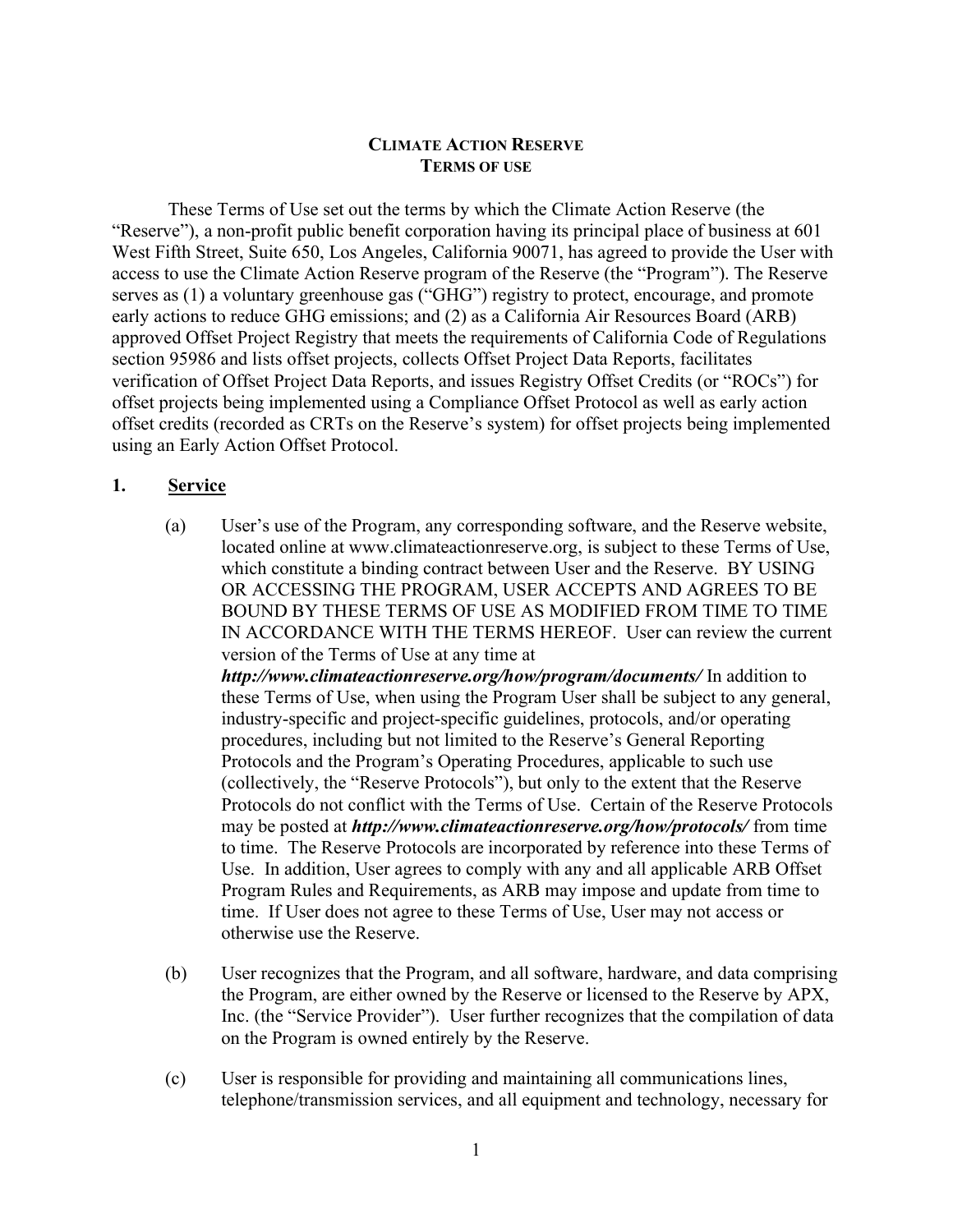User to access and use the Program, and all costs and expenses associated with its accessing and using the Program. User shall take all appropriate steps and precautions to safeguard and protect the access, use, and security of the Program and User's access information from unauthorized users.

- (d) As between the Reserve and User, the Reserve reserves the right, in its sole discretion, to alter, augment, segment, reformat, reconfigure, or otherwise modify at any time the content or methods of transmission of the Program or these Terms of Use and create new versions of the Program or these Terms of Use. If the Reserve creates any such modification of these Terms of Use or any new version of these Terms of Use, the Reserve shall provide notice thereof to User. Following provision of such notice, User shall be entitled to indicate, through a website maintained by the Reserve or the Service Provider, User's agreement to be bound by such modification or new version. If User does not indicate such agreement within fourteen (14) days following the date on which such notice is provided, User shall thereafter cease to have access to the Program until such time as User indicates such agreement.
- (e) The Reserve, through the Program, provides an electronic system to serialize, transfer, track, and report carbon dioxide-equivalent emission reductions, Climate Reserve Tonnes ("CRTs") as defined in the Climate Action Reserve Program Manual available at *http://www.climateactionreserve.org/how/program/program*manual/ and ROCs as defined by ARB in its Cap and Trade Regulation. One CRT and/or ROC shall be created for each metric ton of carbon dioxideequivalent reduction and each CRT shall be assigned a unique serial number indicating: (i) the CRT or ROC type; (ii) the Project country; (iii) the Project ID; (iv) the Project type; (v) the Project Developer ID; (vi) the State; (vii) the CRT or ROC Vintage; (viii) the CRT or ROC Batch; (ix) the Block Start; and (x) the Block End (each as described in the Reserve Protocols and or the Cap and Trade Regulation).
- (f) The Program is a venue for exchanging information pertaining to business transactions. The Reserve shall post information provided to it by Users in an effort to enable its Users, if they so choose, to undertake transactions or arrangements with other Users; neither the Reserve nor the Service Provider acts as a buyer or seller, or holds title to any product listed on the Program. User acknowledges and agrees that once project information has been uploaded or posted to the Program, such project information cannot and shall not be deleted, removed, expunged or altered, except in accordance with the Reserve's normal operating procedures or as required by ARB. Any subsequent changes or additions to information previously posted shall be posted as an update/amendment, but shall not replace the original posting.
- (g) User acknowledges and agrees that the Reserve, the Program and the Service Provider do not and will not provide any matching services whereby User will be matched with any potential buyer or seller of CRTs or ROCs or services related to the aggregation, verification or certification of emissions data. In the event that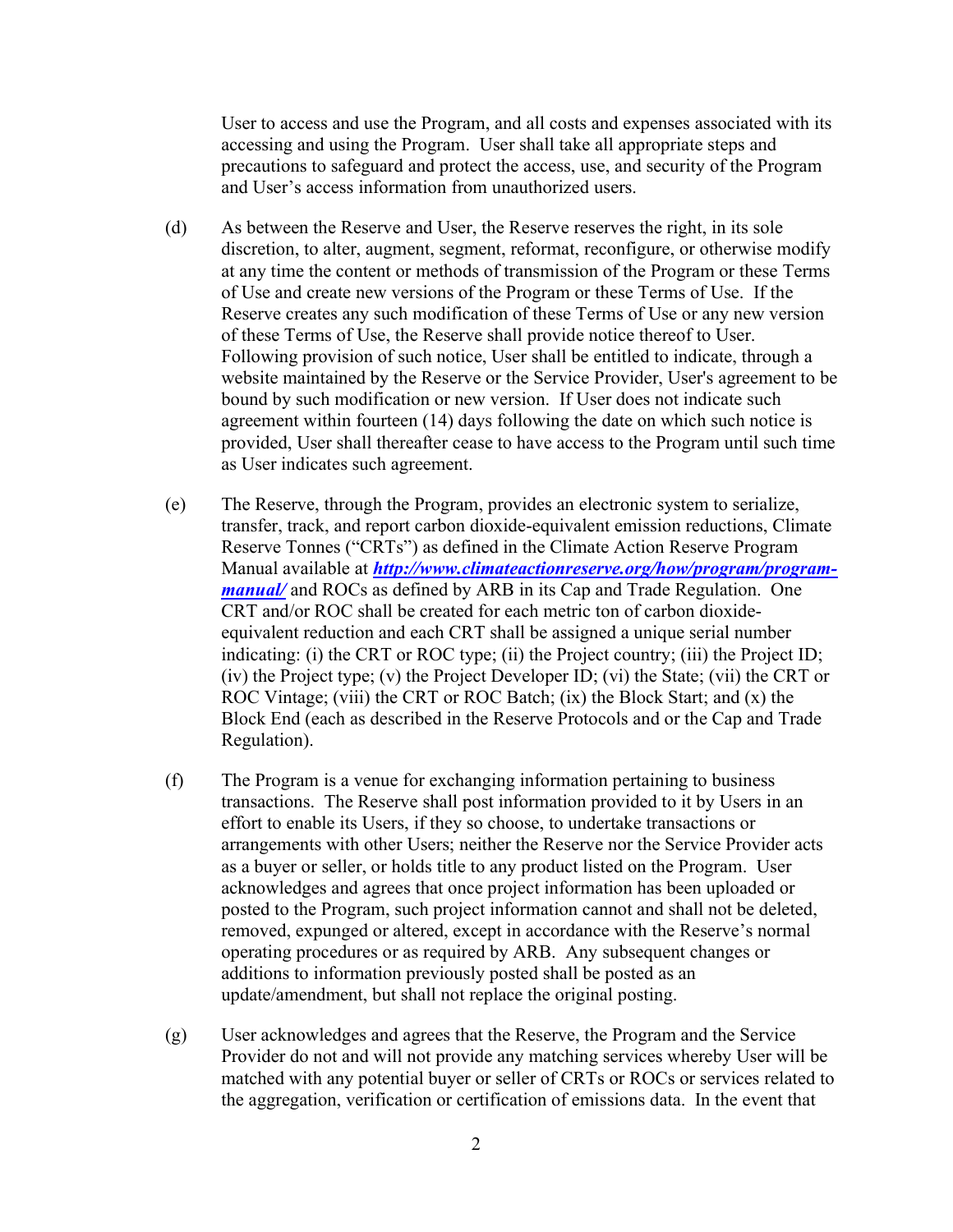User does enter into a CRT or ROC transaction or an aggregation, verification or certification arrangement with any third party using the Program, the Reserve does not guarantee and shall not be responsible for any obligation arising out of such transaction or arrangement or provide any assurance or guaranty that any such transaction or arrangement ultimately will be consummated.

- (h) Any issues or disagreements that may arise between User and any third party in connection with the use of the Program or any CRT or ROC, or other data in the Program, including, without limitation, relating to whether an ownership or security interest is created in any transferred CRT or ROC, whether any transferred CRT or ROC is considered a "forward contract" under the United States Bankruptcy Code, whether the transferor and/or the transferee of any CRT or ROC are "forward contract merchants" within the meaning of the United States Bankruptcy Code, whether the transferor and/or the transferee of any CRT ROC are "Eligible Contract Participants" as defined in Section 1a(12) of the Commodity Exchange Act, as amended, 7 U.S.C. § 1a(12), or any other issues or disagreements related to such matters, shall be addressed solely between the User and such third party. The Reserve will have no responsibility to address any of the foregoing issues and disagreements, and shall have no liability to User or any third party with respect thereto. The Reserve reserves the right to dispose of any disputed CRTs or ROCs by interpleader or other suitable action in the event of controversy and to deposit any CRTs, ROCs or other items subject to the interpleader action with the relevant court or arbitral panel.
- (i) In order for User to add to the Program any CRTs or ROCs created by any project developed by User, User must provide to the Reserve with respect to each such project, (i) prior to the initial addition of CRTs created by such project, a signed Project Developer's Attestation of Title, available at http://www.climateactionreserve.org/how/program/documents/ and (ii) prior to such initial addition of CRTs or ROCs and on an annual basis thereafter, a signed Project Developer's Attestation of Regulatory Compliance, available http://www.climateactionreserve.org/how/program/documents/ (each attestation referenced in the foregoing clauses (i) and (ii), a "Project Developer's Attestation").

#### 2.  $Fees$

- (a)  $Fees.$  User agrees to pay when due the fees and costs for the use of the services provided under these Terms of Use as set forth in the Fee Structure Schedule available at http://www.climateactionreserve.org/how/program/ program-fees/ which may be amended from time to time. All payment of fees and costs shall be made within thirty (30) days after the invoice date.
- (b) Payment. Invoices for Fees will be posted on a secure page within the Program. User will be notified that payment is due upon an invoice being created. User shall pay any Fees charged hereunder by check or wire transfer of immediately available funds in United States dollars on the date and to the account identified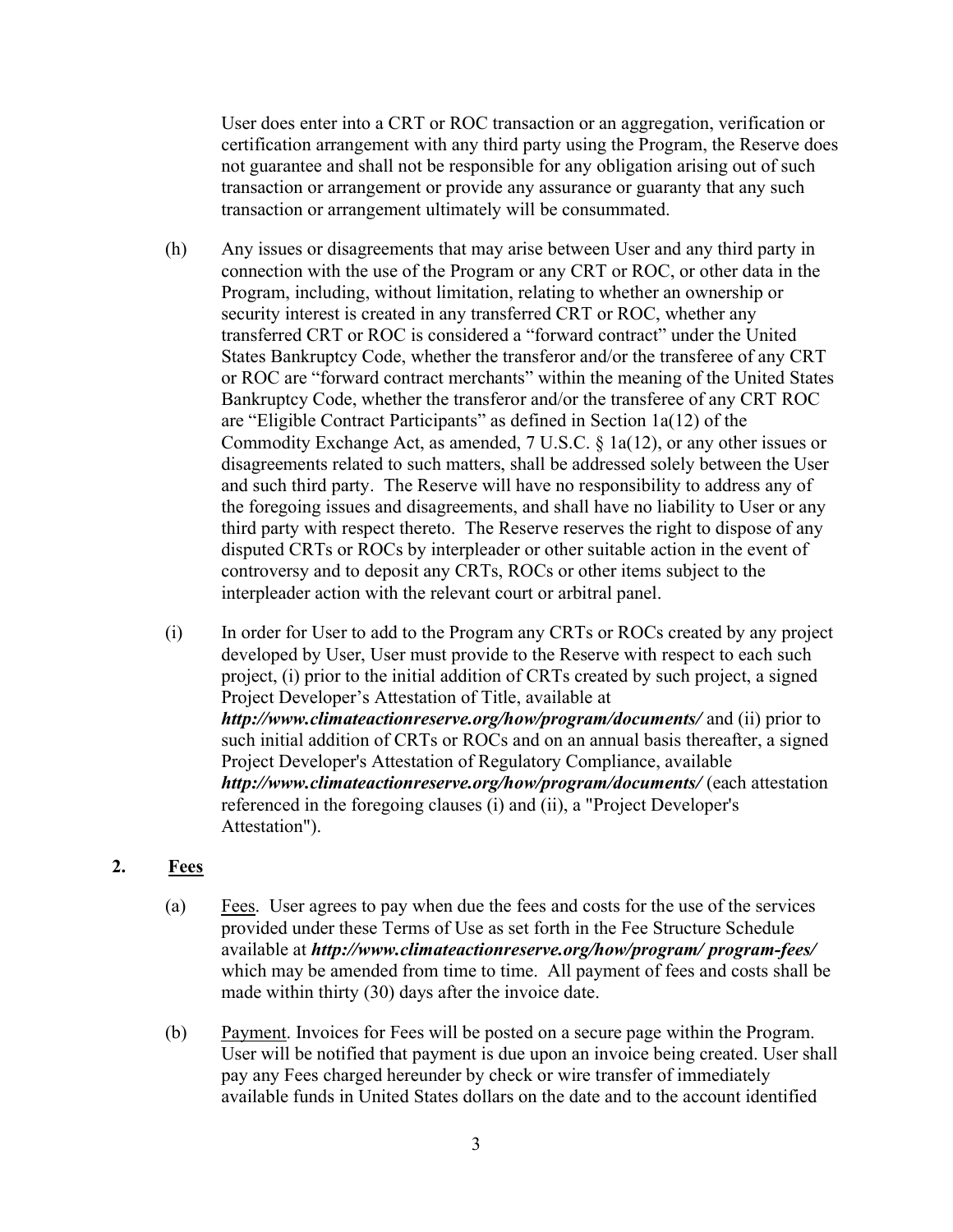by Administrator from time-to-time on the invoice, or if no date is indicated, no later than thirty (30) days from the date of the invoice (the "Due Date"), without offset or reduction of any kind. Offset Credit Issuance Fees will be automatically invoiced within five (5) months of approval of the reporting period for offset credit issuance if an invoice has not yet been generated by the User within these five (5) months. Late Payment. If User fails to pay when due any fees, costs or other amounts which User is obligated to pay under these Terms of Use, such amounts will be deemed delinquent and will accrue interest at the Interest Rate, such interest to be calculated from and including the due date to, but excluding, the date on which the delinquent amount is paid in full. Acceptance of late payment of any such amounts or of any interest accrued thereon shall not constitute a waiver by the Reserve of User's default with respect to such late payment, nor prevent the Reserve from exercising any other rights or remedies available to it under the Reserve Protocols, these Terms of Use or any applicable law. If delinquent fees are not paid by User within thirty (30) days of the Due Date, the Reserve maintains the right to freeze User's access to its account until such time as User pays all outstanding fees, inclusive of interest. Reserve shall bear no liability to User or any third party in connection with Reserve's exercise of its rights and remedies hereunder.

- (c) Billing Information. User shall provide User's billing information prior to any Program activity. Invoices will be sent to User by email and will be posted on a secure page accessible by User on the Reserve website. All payments made to the Reserve should be made by wire transfer in immediately available funds in United States dollars to the Reserve account set forth in the Fee Structure Schedule. All payments made to the Reserve will be non-refundable.
- (d) Changes in Fees and Costs. The Reserve may, upon thirty (30) days' notice to User and in its sole discretion, increase or decrease any or all of the fees and costs payable hereunder at any time. In no event shall any portion of such fees and costs be prorated or refunded to User upon termination of these Terms of Use or termination or suspension of User's access to the Program. Any use of the Program or the Reserve website by User after the effective date set forth in the notice shall be deemed to constitute acceptance of such changes to the fees and costs payable hereunder.
- (e) Taxes and Other Charges. User shall be responsible for all taxes and charges imposed by a governmental authority related to the use of the Program and all related hardware, software, and services, and any other costs User incurs in connection with the purchase, sale, posting, or transfer of CRTs or ROCs or any other use of the Program. As used herein "taxes" includes, but is not limited to, any or all ad valorem, property, occupation, severance, first use, conservation, gross receipts, privilege, sales, use, consumption, excise, lease, and transaction taxes, and any other taxes and governmental charges, fees, and assessments, or increases therein, other than taxes based on the Reserve's net income or net worth.

#### 3. Representations, Warranties and Covenants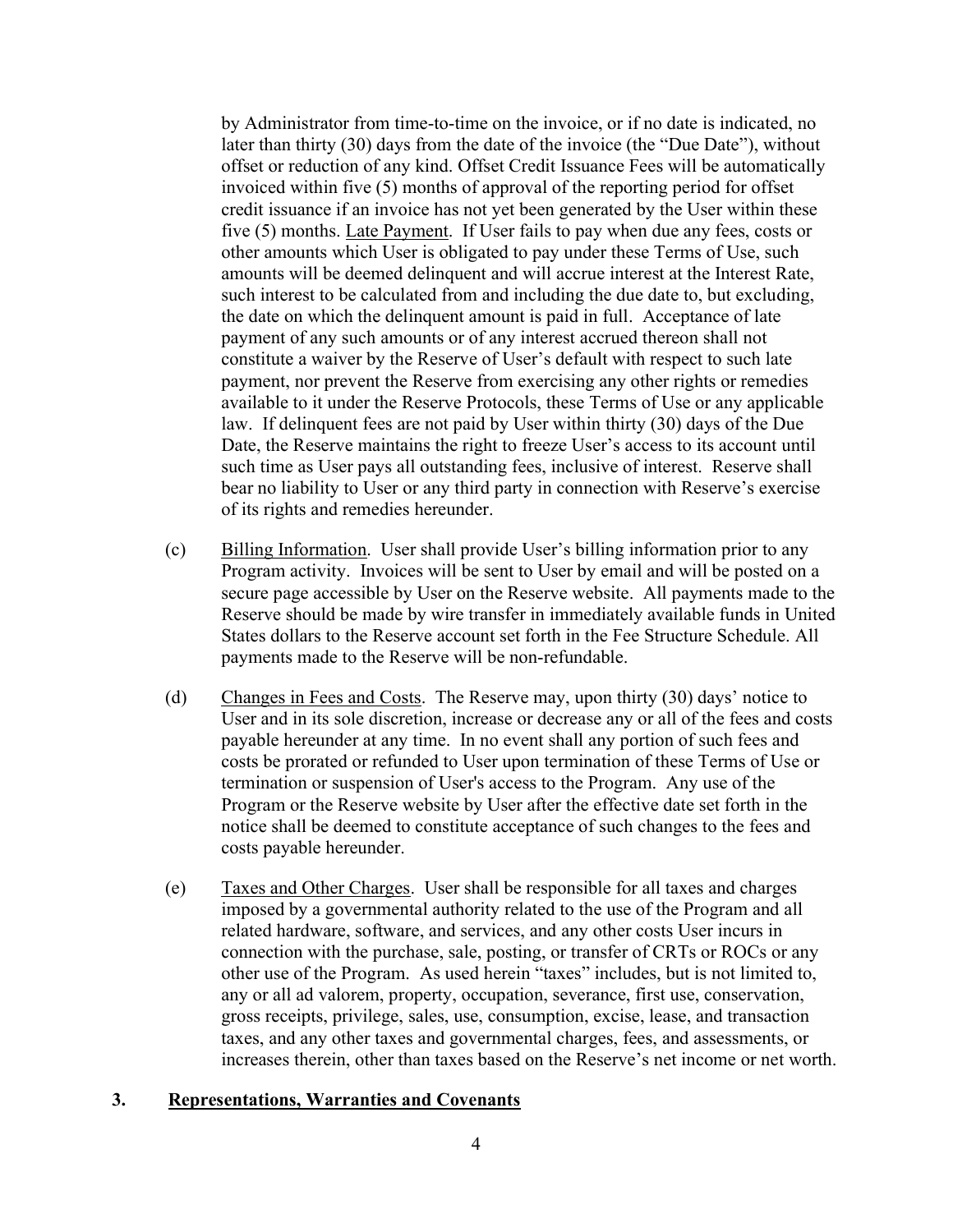- (a) Representations and Warranties of User. On the Effective Date and throughout the term of these Terms of Use, User represents and warrants to the Reserve that:
	- (i) it is duly organized, validly existing, and in good standing under the laws of the jurisdiction of its formation;
	- (ii) it has all corporate and other authority and all regulatory and other consents, approvals and authorizations necessary for it to legally (A) enter into and perform its obligations under these Terms of Use and the Reserve Protocols and (B) engage in all of its activity (including the creation, receipt and transfer of CRTs and/or ROCs) on or relating to the Program;
	- (iii) the person indicating User's acceptance of these Terms of Use through a website maintained by the Reserve or the Service Provider has the authority to enter into these Terms of Use on behalf of User, and these Terms of Use are binding on User and enforceable against User in accordance with their terms;
	- (iv) it has examined and is familiar with the statements and other data and information submitted by it or on its behalf to the Reserve, and, to the best of its knowledge and belief, such statements and information are true, accurate, and complete;
	- (v) any CRTs added to the Program by it have been created and Verified in accordance with the Reserve Protocols, and any ROCs added to the Program by it have been created and Verified in accordance with the Compliance Offset Protocols;
	- (vi) all legal title to and all Beneficial Ownership Rights in (A) each CRT or ROC held or retired in any account held by User (except for any CRT or ROC retired in a Group Retirement Subaccount) are held by User and (B) each CRT or ROC retired in any Group Retirement Subaccount held by User are held in accordance with the requirements set forth in Section  $9(b)(i);$
	- (vii) all rights, title and interest in all data and other information provided to the Reserve or input into the Program by User are held by User or, with respect to any data or other information relating to any CRT or ROC retired in a Group Retirement Subaccount held by User, the applicable CRT or ROC Owner (as defined in Section 9(b)(i)), and all such data and other information are true and correct in all material respects;
	- (viii) it has made, and will make, its own review of any potential CRT or ROC brokers, sellers, or buyers, and it has not relied on any representation of the Reserve, express or otherwise, with respect to any CRT or ROC brokers, sellers, or buyers, nor has the Reserve made any such representation to User; and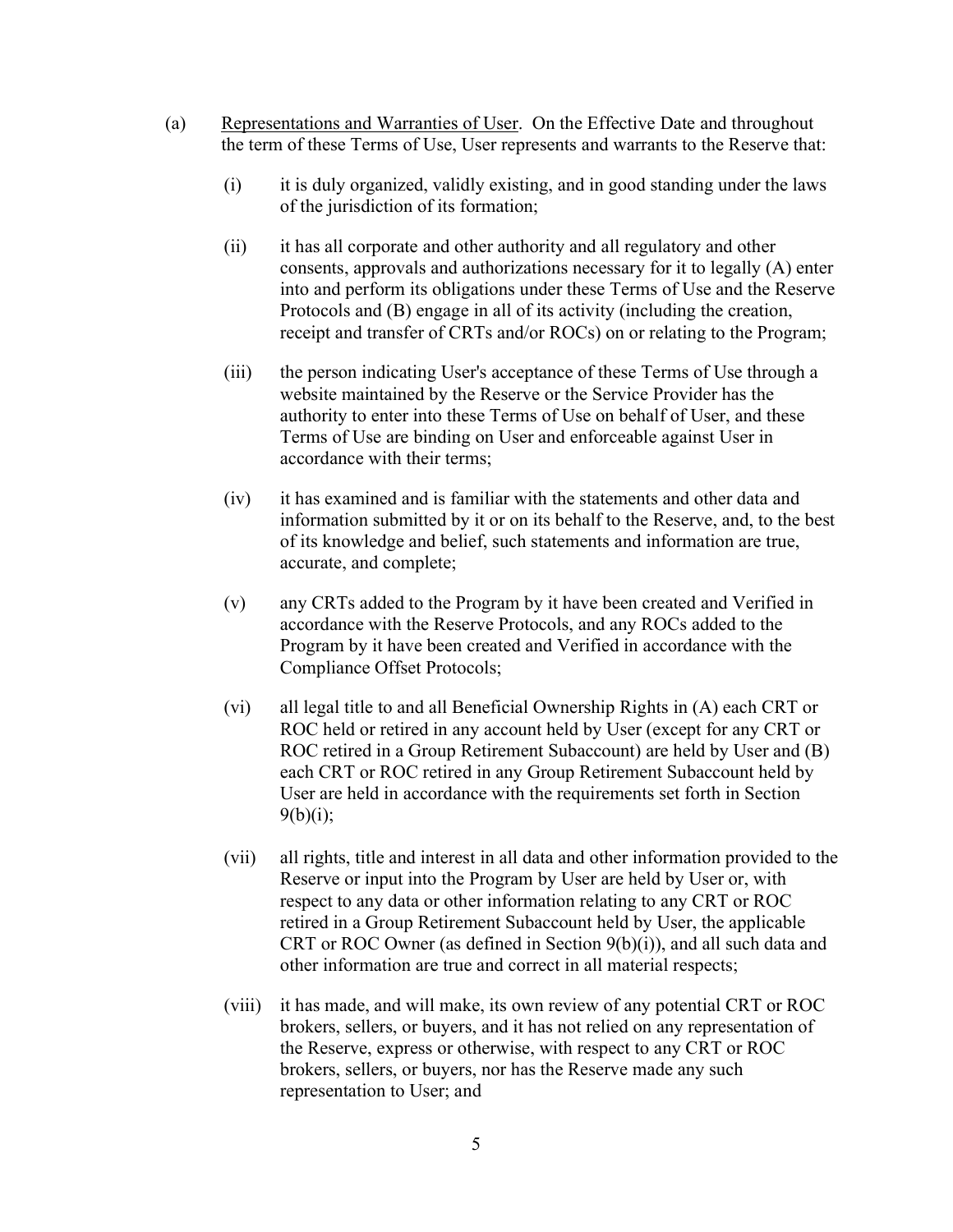- (ix) any other representation, warranty, attestation or certification made to the Reserve by or on behalf of User, whether prior to, on or following the Effective Date (including without limitation any of the foregoing contained in any Project Developer's Attestation, any Regulated Person Attestation provided pursuant to Section  $9(c)(i)$ , or any certification provided pursuant to clause (C) of Section 9(b)(iii), each of which is incorporated herein by reference, is true and correct in all respects.
- (x) it will not tokenize, digitize, or otherwise place or transact CRTs or ROCs on-chain.
- (xi) it will not create, market, or transact any credit or instrument that is legally distinct from, but connected, subset, linked, or related to a CRT or ROC.
- (b) Covenants of User. On the Effective Date and throughout the term of these Terms of Use, User covenants to the Reserve that:
	- (i) it will maintain its user ID and password in strict confidence, will allow only its employees and other representatives access to its account(s) and will promptly notify the Reserve of any suspected unauthorized use of the Program or other breach of security; and
	- (ii) it will comply at all times with the Reserve Protocols and/or Compliance Offset Protocols as applicable, these Terms of Use, the Reserve's program rules, and all laws applicable to its use of the Reserve.
	- (c) Representations and Warranties of the Reserve. On the Effective Date and throughout the term of these Terms of Use, the Reserve represents and warrants to User that:
		- (i) to the Reserve's knowledge, (A) the Program, the Reserve Protocols and these Terms of Use comply in all material respects with any applicable laws, regulations and orders to which they may be subject, and (B) the Reserve possess any applicable licenses, authorizations, permits, consents and approvals of any governmental entity or other governmental authority that may be required to be possessed by the Reserve in connection with the operation of the Reserve and the Program; and
		- (ii) to the Reserve's knowledge, use of the Program by User in accordance with the provisions of this Agreement does not and will not infringe the intellectual property rights of any third party in the United States.

#### 4. Certain Acknowledgements and Agreements

(a) Relationship of the Parties. User acknowledges and agrees that the Reserve is merely providing a service and, accordingly, that: (i) neither the Reserve nor the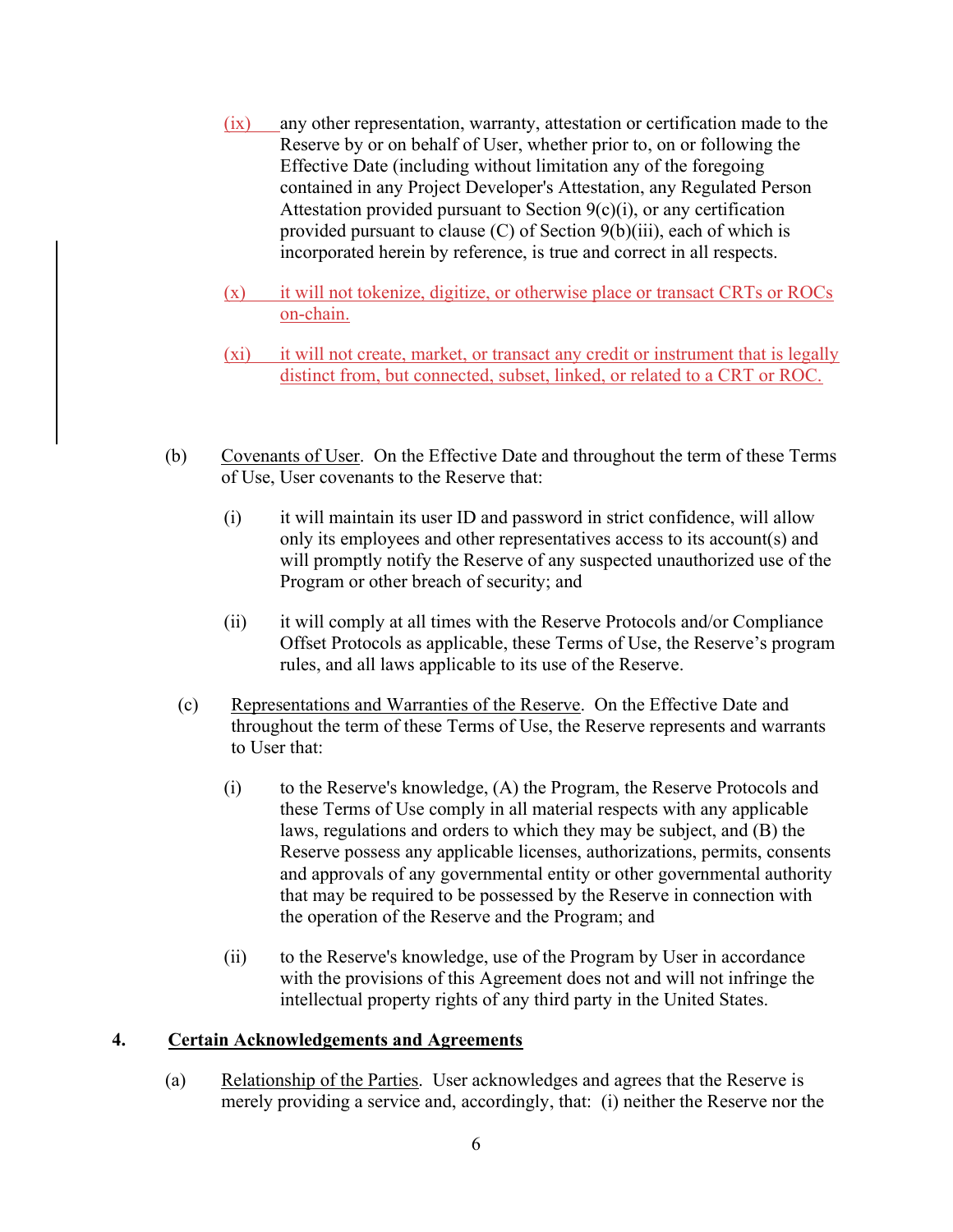Service Provider has any special or fiduciary relationship to User or any other user of the Reserve; (ii) neither the Reserve nor the Service Provider is User's agent or advisor; and (iii) these Terms of Use create no relationship of partnership, joint venture, employment, franchise, or agency between the Reserve or the Service Provider and User.

- (b) Program Transfers. User acknowledges and agrees that all CRT and/or ROC transactions shall be performed or settled by it and any third party in accordance with such separate agreements as may exist between User and the relevant third party. User acknowledges and agrees that neither the Reserve nor the Service Provider assumes any responsibility for the performance or settlement of any transactions. Moreover, User acknowledges and agrees that the Reserve is not in any way involved with ARB's CITSS process and has no control over the disbursement of ARBOCs on the CITSS system. User acknowledges and agrees that it shall perform or settle any ARBOC transactions in accordance with such separate agreements as may exist between User and any third party(ies).
- (c) Overissuance. User acknowledges and agrees that in the event that the Reserve or ARB determines that GHG reductions or removals for a project were incorrectly quantified or reported, such that the number of CRTs or ROCs issued to the User was in excess of the correct number according to the requirements of the applicable protocol, it is the User's responsibility to compensate for the overissuance of CRTs or ROCs, irrespective of whether the CRTs or ROCs are still held by the User. Additional details relating to CRT or ROC overissuance are included in the Reserve's Program Manual. The obligation to compensate for any over-issuance of CRTs or ROCs survives the end of the term of these Terms of Use.
- (d) Issuance of ROCs. User acknowledges and understands that the Reserve's issuance of ROCs or CRTs is no guarantee of ARB's issuance of ARBOCs, and that ARB may determine, pursuant to the ARB Offset Program Rules and Requirements, that fewer or no ARBOCs will be issued relative to the quantity of CRTs or ROCs issued by the Reserve. In such instances, the Reserve maintains the right to cancel the quantity of CRTs or ROCs that it issued in excess of the number of ARBOCs issued by ARB or take other action that it deems appropriate, in light of the circumstances and facts available to the Reserve.

#### 5. Limitation of Liability and Indemnification

(a) LIMITATION OF LIABILITY. USER ASSUMES FULL RESPONSIBILITY AND RISK OF LOSS RESULTING FROM ITS USE OF THE PROGRAM. OTHER THAN WHERE LIABILITIES ARE DETERMINED BY FINAL ADJUDICATION TO HAVE BEEN CAUSED BY THE RESERVE'S WILLFUL MISCONDUCT, THE RESERVE'S SOLE LIABILITY RELATING IN ANY WAY, WHETHER DIRECTLY OR INDIRECTLY, TO THE PROGRAM (INCLUDING WITHOUT LIMITATION ANY SERVICE DISRUPTION) OR TO THESE TERMS OF USE (INCLUDING WITHOUT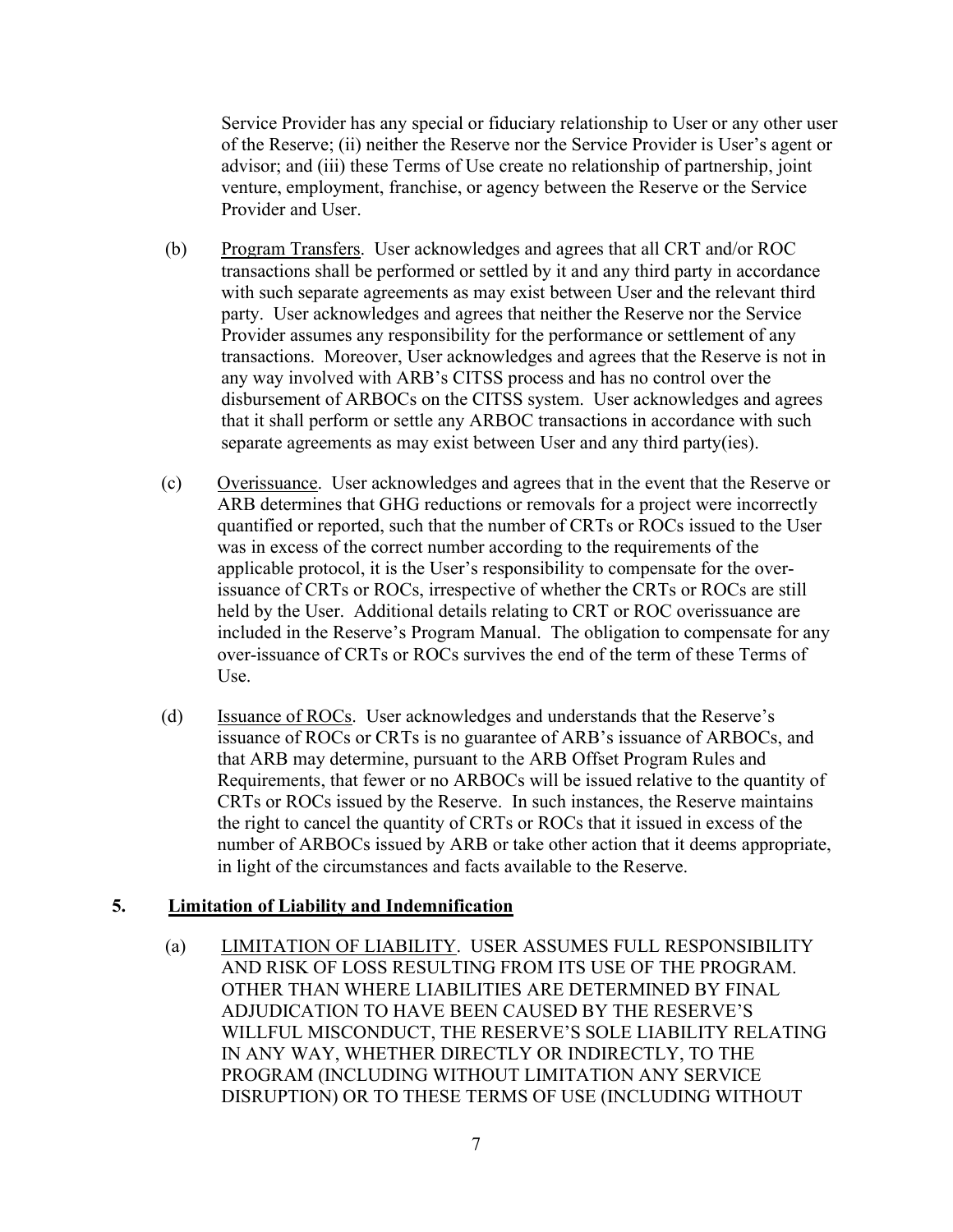LIMITATION THE PERFORMANCE OR NONPERFORMANCE BY THE RESERVE OF ITS OBLIGATIONS HEREUNDER), WHETHER CAUSED BY THE NEGLIGENCE OF THE RESERVE OR OTHERWISE, AND REGARDLESS OF WHETHER ANY CLAIM FOR DAMAGES IS BASED IN CONTRACT, TORT, STRICT LIABILITY, OR OTHERWISE, IS LIMITED TO AN AGGREGATE AMOUNT EQUAL TO THE FEES PAID BY USER TO THE RESERVE DURING THE ONE-YEAR PERIOD IMMEDIATELY PRECEDING THE EARLIEST DATE ON WHICH ANY SUCH CLAIM IS OR CLAIMS ARE MADE BY USER. IN NO EVENT SHALL THE RESERVE BE LIABLE FOR ANY CONSEQUENTIAL, INCIDENTAL, SPECIAL, EXEMPLARY, PUNITIVE OR INDIRECT DAMAGES, FOR ANY ECONOMIC OR COMMERCIAL LOSSES, OR FOR ANY LOSS OF USE, LOSS OF DATA, LOSS OF BUSINESS, PERSONAL INJURIES, OR PROPERTY DAMAGES SUSTAINED BY USER OR ANY THIRD PARTIES, EVEN IF THE RESERVE HAS BEEN ADVISED BY USER OR ANY THIRD PARTY OF THE POSSIBILITY OF SUCH DAMAGES. USER HEREBY RELEASES AND DISCHARGES THE RESERVE, ANY WHOLLY OWNED SUBSIDIARIES OF THE RESERVE, ANY OTHER CORPORATE AFFILIATES OF THE RESERVE, THEIR SUCCESSORS AND ASSIGNS, AGENTS, DIRECTORS, OFFICERS, EMPLOYEES, CONTRACTORS, SERVICE PROVIDERS (INCLUDING, WITHOUT LIMITATION, THE SERVICE PROVIDER), AND VENDORS FROM ANY AND ALL LIABILITY WITH RESPECT TO ANY DAMAGES OR INJURIES INCURRED BY USER AS RELATES TO THE PROGRAM.

- (b) No Counterparty Liability. The Reserve shall not be liable (i) for the acceptability of or for any action or omission of any counterparty to or other third party involved in any transaction or arrangement that relates to CRTs and/or ROCs or that is entered into or consummated with the use of the Program (including without limitation any CRT or ROC provider or buyer and any verification or certification provider) or (ii) for the enforceability of or for any loss, expense or other liability arising from any such transaction or arrangement.
- (c) Indemnification. User agrees to indemnify, defend, and hold harmless the Reserve and its independent contractors (including, without limitation, the Service Provider) and their respective officers, directors, owners, employees, agents, affiliates, successors and assigns (collectively, the "Indemnified Party") against and from any losses, liabilities, damages, judgments, awards, fines, penalties, actions, claims, costs, and expenses, including, without limitation, any amounts paid in settlement or compromise and any fees and costs of counsel and experts, (collectively, "Losses") incurred, directly or indirectly, in connection with or by reason of, or in any way relating to or arising out of:
	- (i) User's use of the Program or the Reserve's website and/or any violation of any law, rule, or regulation arising from such use;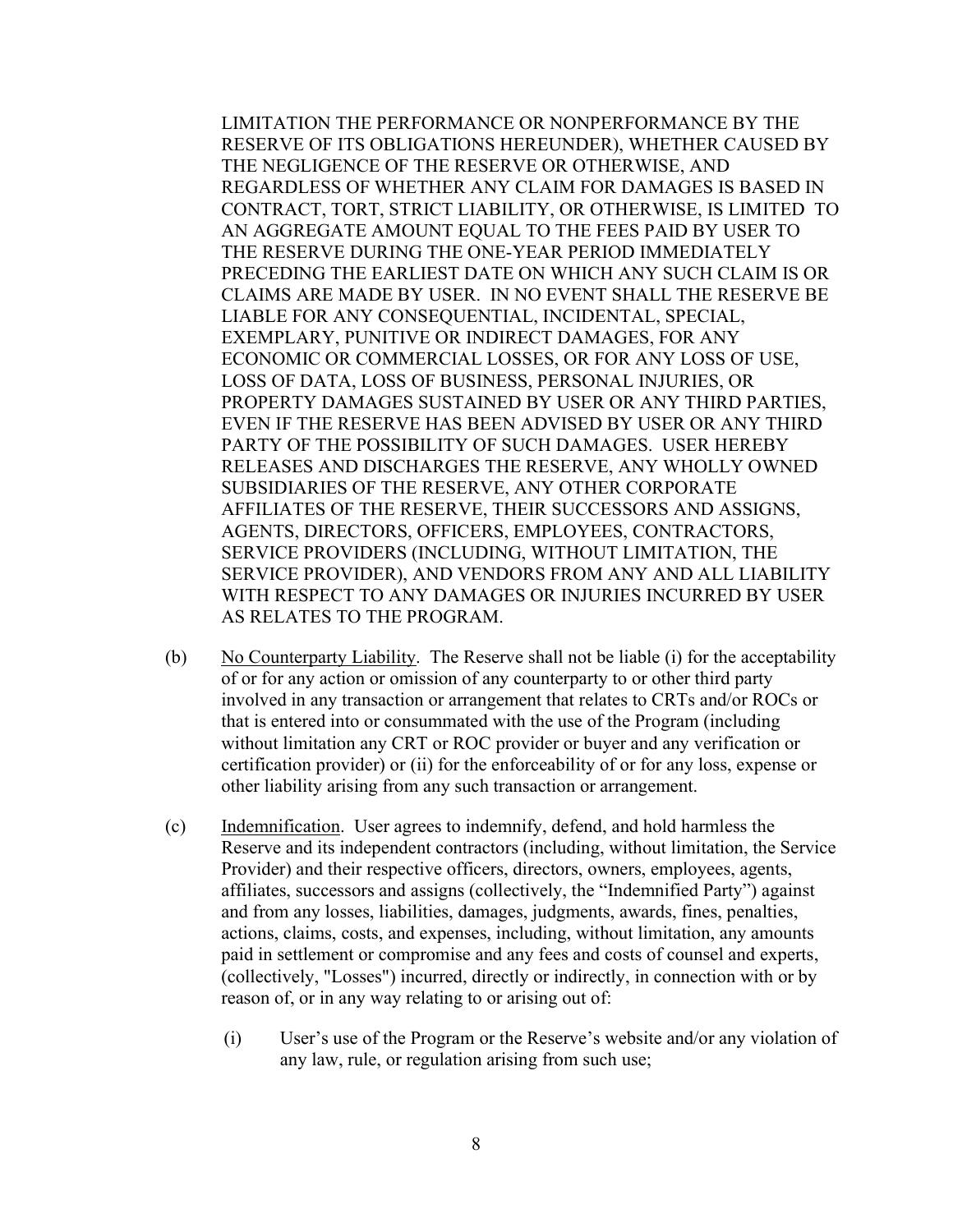- (ii) any breach of any representation or warranty set forth in, and any failure to perform any covenant, obligation or agreement under, these Terms of Use by User, or any violation by User of these Terms of Use or the Reserve Protocols;
- (iii) any claim, action or proceeding asserted or brought by a third party arising out of any actual or alleged act or omission of User;
- (iv) any failure of any CRTs or ROCs posted or transferred by User on the Program to conform with the Reserve's or ARB's requirements;
- (v) any information supplied by or through User, any transaction or arrangement entered into by User with any third party, or any misuse or improper disclosure of any information by User;
- (vi) any dispute between User and any third party with respect to any CRTs or ROCs (including, without limitation, any such dispute arising from or relating to any transaction between User and a third party with respect to the purchase, sale, or exchange of CRTs or ROCs, or to the aggregation, verification or certification of emissions data);
- (vii) any loss suffered by or other harm to any person or property (including, without limitation, any personal injuries or death of any third person) in any way relating to or caused in whole or in part by the posting, purchase, sale or exchange of CRTs or ROCs by User or any other activity of User conducted using the Program;
- (viii) any action (including, without limitation, any message, request to buy, offer to sell, bid to buy, and request for new suppliers) taken by any third person through User's account or using User's password on the Program, whether or not such third person gains access to such account or password as the result of any negligence or lack of vigilance by User; and
- (ix) the enforcement of the release, indemnity and other obligations referred to in this Section 5.

in any case, except to the extent any such Losses result from the Indemnified Party's fraudulent conduct or willful misconduct.

With respect to any claim or action for which indemnification will be sought by the Indemnified Party, such Indemnified Party will promptly, after it becomes aware of such claim or action, notify User in writing in as much detail as reasonably practicable as to the existence and nature of such claim or action. Provided that User has acknowledged in a written notice delivered to the Reserve that it is obligated under this Section 5(c) to indemnify, defend and hold harmless such Indemnified Party against and from all Losses incurred, directly or indirectly, in connection with or by reason of, or in any way relating to or arising out of such claim or action, User shall have the right to conduct, at its own expense, with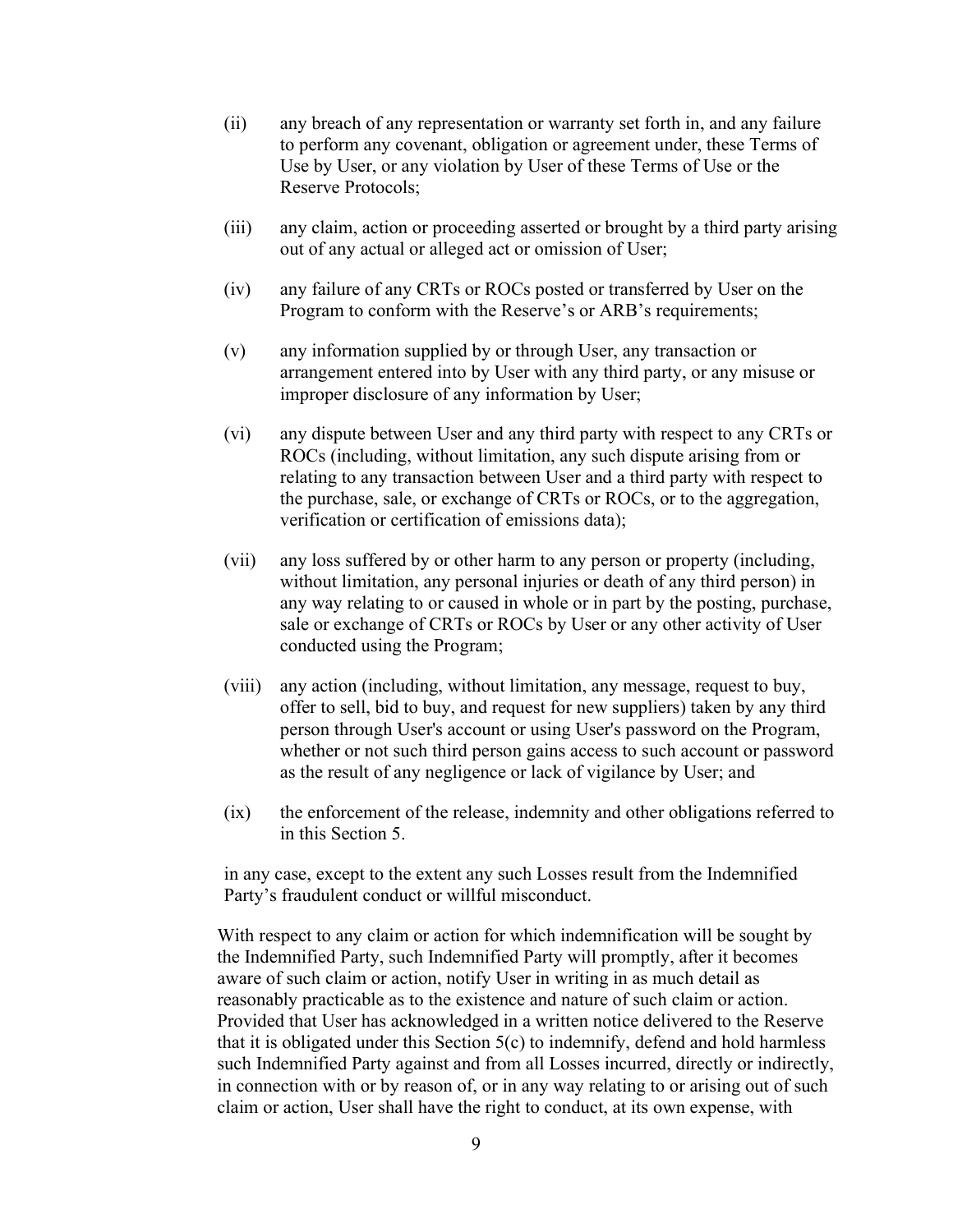counsel of its own selection (provided such counsel is reasonably acceptable to the Reserve), the defense and any settlement negotiations with respect to such claim or action. The Indemnified Party, at User's expense, shall render all reasonable assistance requested by User in the defense of such claim or action.

#### 6. Limited Warranty; Disclaimer of Warranty

- (a) The data contained in the Program has been gathered by the Reserve from sources believed by the Reserve to be reliable. However, neither the Reserve nor the Service Provider warrants that the information in the Program is correct, complete, current, or accurate, or that the software programs in the Program will be error or bug-free, secure or free from service disruption.
- (b) USER ACKNOWLEDGES, UNDERSTANDS AND ACCEPTS THAT THE PROGRAM IS PROVIDED ON AN "AS IS" BASIS AT USER'S SOLE RISK. NEITHER THE RESERVE NOR THE SERVICE PROVIDER MAKES ANY REPRESENTATIONS OR WARRANTIES, EXPRESS OR IMPLIED, WITH RESPECT TO THESE TERMS OF USE, THE RESERVE PROTOCOLS OR COMPLIANCE OFFSET PROTOCOLS, OR THE ADEQUACY OR PERFORMANCE OF THE PROGRAM, AND THE RESERVE AND THE SERVICE PROVIDER HEREBY DISCLAIM ANY SUCH WARRANTIES, INCLUDING BUT NOT LIMITED TO WARRANTIES OF MERCHANTABILITY, NON-INFRINGEMENT OR FITNESS FOR A PARTICULAR PURPOSE, AND ANY IMPLIED WARRANTIES ARISING FROM ANY COURSE OF DEALING, USAGE, OR TRADE PRACTICE. USER ACKNOWLEDGES THAT SERVICE OR MAINTENANCE DISRUPTIONS MAY OCCUR FROM TIME TO TIME. THE RESERVE AND THE SERVICE PROVIDER FURTHER DISCLAIM ANY LIABILITY FOR (1) ERRORS, OMISSIONS, OR OTHER INACCURACIES IN ANY PART OF THE PROGRAM, OR THE REPORTS, CRTS, ROCS, OR OTHER INFORMATION COMPILED OR PRODUCED BY OR FROM OR INPUT INTO THE PROGRAM, (2) ANY DELAYS, OMISSIONS OR INTERRUPTIONS THEREIN, AND (3) FOR THE ACTS OR OMISSIONS OF ANY BROKER OR AGENT AUTHORIZED WITHIN THE PROGRAM BY USER TO UTILIZE THE PROGRAM SERVICES ON BEHALF OF USER.
- (c) The Reserve and the Service Provider are not responsible for the acts or omissions of parties who aggregate, input, verify or certify data for the Program or from whom data is obtained for inclusion in the Program, nor is the Reserve or the Service Provider responsible for any obligation of any User to provide or deliver a product or service or to pay any User for a product or service.
- (d) Neither the Reserve nor the Service Provider assumes any responsibility for, and neither shall be liable for, any damages to, or viruses that may infect, User's equipment or other property on account of User's access to and use of the Program.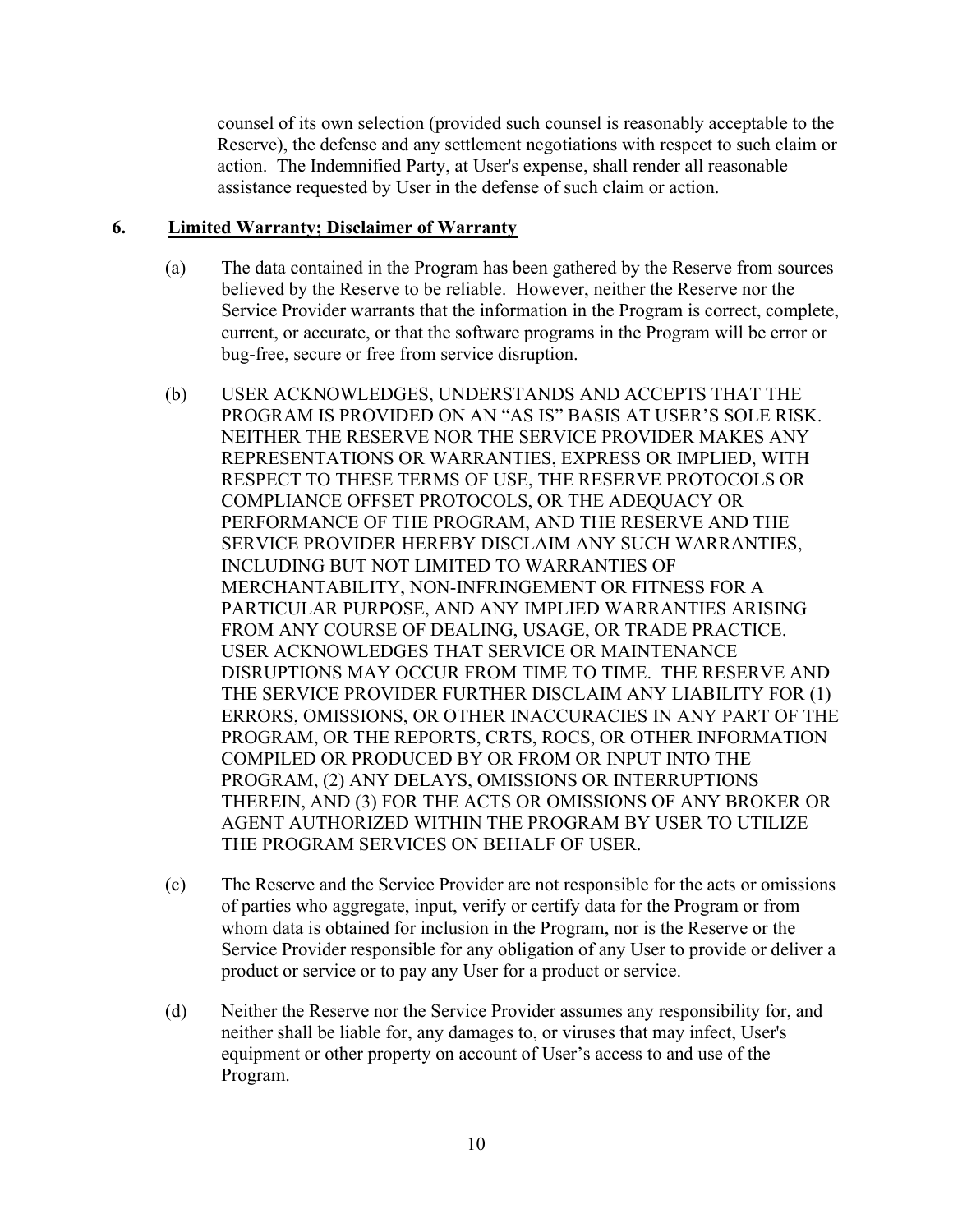(e) User is solely responsible for the protection, security, and management of its computer network and of all usage thereof. Neither the Reserve nor the Service Provider will compensate User for damages incurred due to violations of the security of User's computer network, nor shall User make deductions or set offs of any kind from or against fees due to the Reserve in respect of any such damages.

#### 7. Term; Termination and Suspension

- (a) The term of these Terms of Use shall commence on the Effective Date and shall continue until User's access to the Program is terminated pursuant to Section 7(b) or (c) hereof. The following, however, shall survive any termination of such term: (i) the provisions of Section 5 (Limitation of Liability and Indemnification), Section 6 (Limited Warranty; Disclaimer of Warranty), this Section 7, Section 8 (Confidentiality and Intellectual Property Rights), Section 9(b)(v) (Ownership of CRTs and/or ROCs) and Section 10 (Miscellaneous); (ii) any provision of these Terms of Use that by its terms survives such termination, such as, but not limited to Section 4(c) (Certain Acknowledgments and Agreements); and (iii) any obligation to pay any fees, costs or other amounts incurred by User prior to or concurrently with such termination.
- (b) User may terminate its access to the Program, for any reason, by providing at least thirty (30) days prior written notice to the Reserve.
- (c) The Reserve may terminate or suspend User's access to the Program at any time with or without cause and without prior notice to User. Without limiting any other remedies or limiting the foregoing, the Reserve may terminate or suspend User's access to the Program if User is found to have engaged in fraudulent, unethical, or illegal activity in connection with the Program, the Reserve or its website, tampered with, damaged or destroyed the Program or any portion thereof or any data therein, failed to pay any fees, costs or other amounts required to be paid under these Terms of Use within five (5) Business Days of the applicable due date, breached any representation, warranty, covenant or agreement contained herein, or otherwise failed to abide by these Terms of Use, the Reserve Protocols, or the Compliance Offset Protocols. In the event that the Reserve terminates or suspends User's access to the Program pursuant to the preceding sentence or otherwise for cause, User shall be liable for all attorneys' fees and other amounts incurred by the Reserve and/or the Service Provider in connection with such termination or suspension and the events and conditions leading to such termination or suspension. The Reserve shall provide User with written notice via email of any termination or suspension effected pursuant to this subsection (c) within fifteen (15) Business Days following such termination or suspension.
- (d) The Reserve, in its sole discretion, may reinstate User's access to the Program after termination for cause upon the Reserve's determination that User has resolved the issue(s) that prompted the termination and upon receipt of User's full payment of all fees and other amounts due prior to the termination. Any such reinstatement, however, shall be conditioned upon User's payment to the Reserve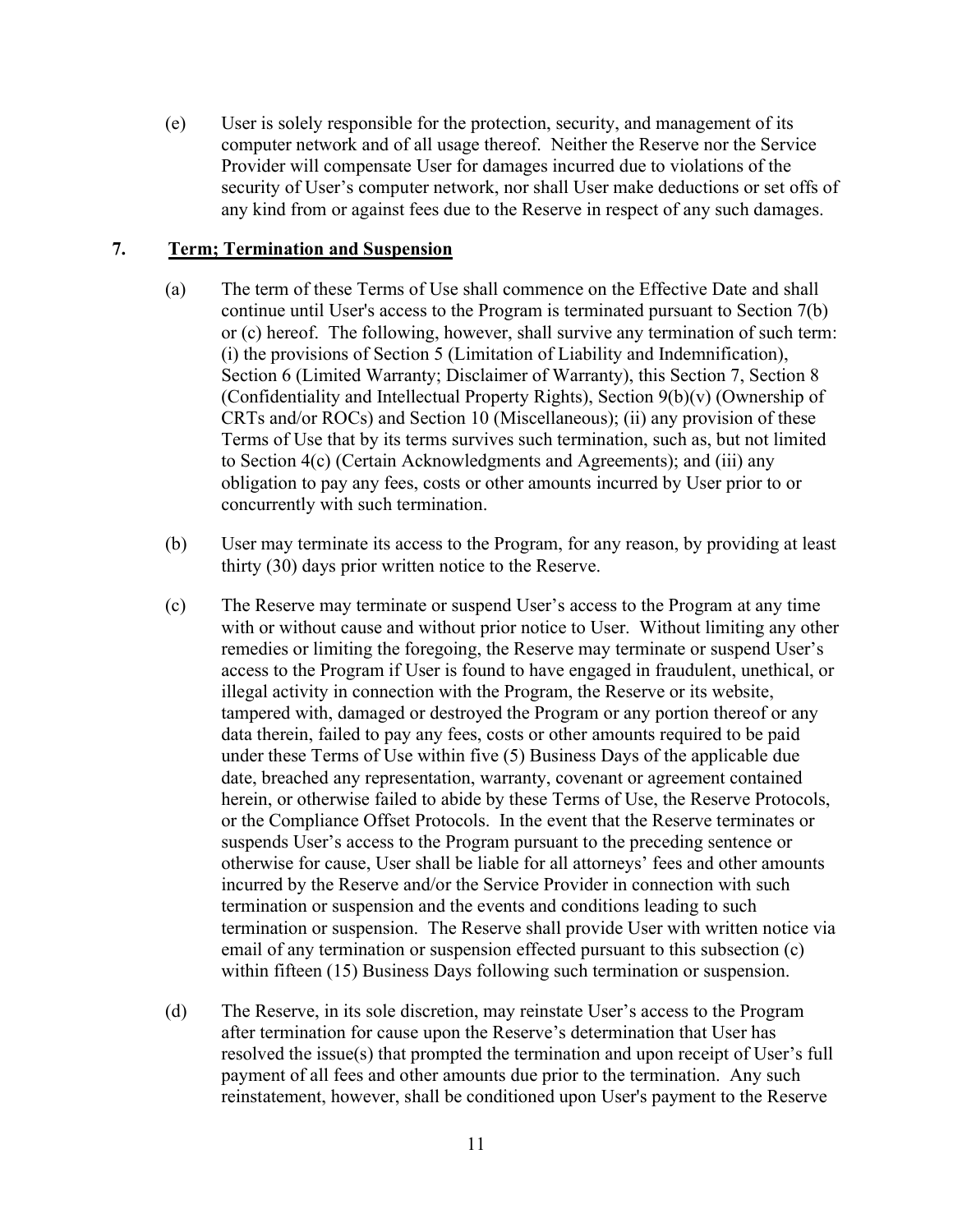in advance thereof of a reinstatement fee equal to the fees which would have been due during the period in which User's access to the Program was terminated. In addition, the Reserve shall reinstate User's access to the Program after termination for cause if directed to do so as a result of the outcome of a dispute resolution proceeding under these Terms of Use. Whether payment of the reinstatement fee described above is required in such an instance shall be determined as part of such dispute resolution proceeding. The term of these Terms of Use shall be reinstated concurrently with any reinstatement of User's access to the Program pursuant to this subsection (d).

(e) User acknowledges that the Reserve may, in its sole discretion, with or without cause or prior notice to the User, temporarily or permanently cease to operate the Program, temporarily or permanently cease to make CRTs or ROCs or other services described hereunder available, or terminate or suspend User's access to the Program.

#### 8. Confidentiality and Intellectual Property Rights

- (a) Confidentiality.
	- (i) The Reserve agrees to use and maintain Confidential Information provided by User in accordance with the Reserve Protocols and Compliance Offset Protocols, except as may be otherwise required or permitted under this Section 8(a), under Section 9(b)(v), or as requested by ARB pursuant to its Offset Program Rules and Requirements. User acknowledges that the Reserve will relay Confidential Information to the Service Provider for the purpose of maintaining the Program and consents to and authorizes data sharing between the Reserve and the Service Provider. The Reserve and User shall each use commercially reasonable efforts to protect any Confidential Information of the other party from unauthorized disclosure or use, using at least the same level of care as it uses to protect its own Confidential Information. The Reserve and User each agree not to use or disclose Confidential Information of the other party except to the extent that such use or disclosure is (A) reasonably necessary to perform under the Reserve Protocols, the Compliance Offset Protocols, or these Terms of Use (including, without limitation, in connection with the production of reports or information requested by ARB); or (B) authorized in writing by the other party. Neither the Reserve nor User shall be deemed to have breached these Terms of Use on account of the use or disclosure of any Confidential Information of the other party if (i) such use or disclosure is reasonably necessary to comply with any applicable law, regulation, order or other legally enforceable requirement, or any request by any governmental authority having jurisdiction over the Reserve (including ARB), User CRTs or ROCs and (ii) the party using or disclosing such Confidential Information provides to the other party, as soon as reasonably practicable and, in any event, in advance of such use or disclosure, written notice of such use or disclosure so that the other party may seek a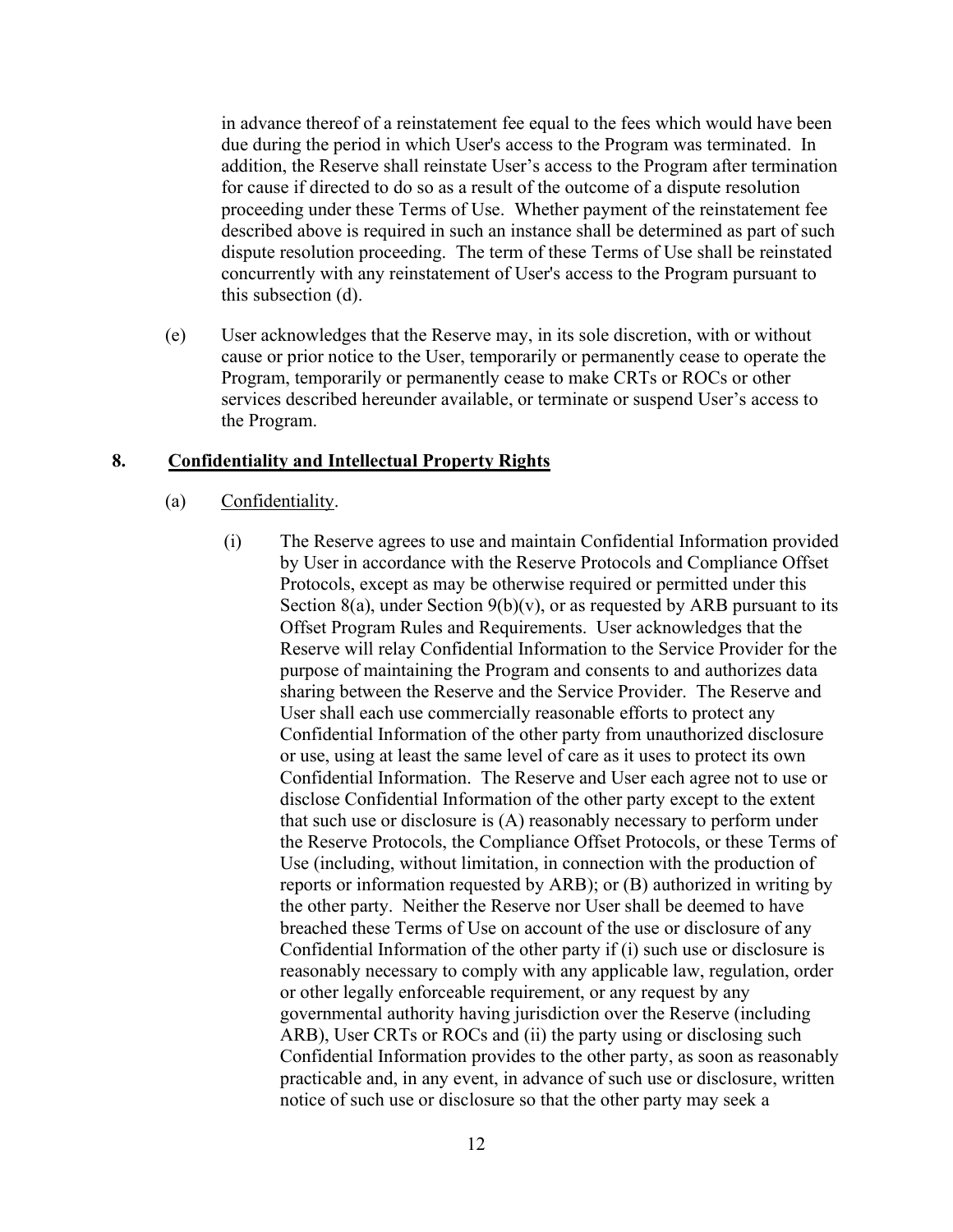protective order or other appropriate remedy. With respect to requests from ARB for Confidential Information relating to a particular offset project in connection with ARB's review or crediting of that project, the Reserve may disclose User information to ARB without providing written disclosure to User.

- (ii) If a User retires one or more CRTs and/or ROCs, notwithstanding anything to the contrary in these Terms of Use, the following information related to such retirement shall be subject to public disclosure by or at the direction of the Reserve, in such manner (including, without limitation, by inclusion in one or more reports posted on the Reserve's website) and at such times as the Reserve may determine in its sole discretion: (A) the name of User, (B) the number of retired CRTs or ROCs, (C) the vintage and serial numbers of the retired CRTs or ROCs, (D) the date of such retirement, (E) the name, type and identification number of the project and the location of the project site associated with the retired CRTs or ROCs, (F) if applicable, a statement to the effect that the retirement was effected on behalf of another person or organization, and (G) any information not covered by the preceding clause (F) voluntarily disclosed by User to the Reserve regarding the reason for such retirement; provided, however, that nothing in this paragraph (ii) shall be construed to permit the public disclosure of any name, email address or reason for the retirement of any CRT or ROC that is deemed to be Confidential Information pursuant to Section  $9(b)(v)$  or to limit any provision of Section  $9(b)(v)$ .
- (iii) If User obtains access to data in the Program that: (A) is not data provided or owned by User; (B) is not part of a publicly available Program report; and (C) User is not otherwise authorized to use, then, regardless of whether such data is otherwise considered information subject to the provisions of this Section 8(a), User shall: (X) immediately notify the Reserve that User has obtained such access; and (Y) not disclose, disseminate, copy, or use any such information.
- (iv) The Reserve and User will each be entitled to all remedies available at law or in equity to enforce, or seek relief in connection with, the obligations of the other party under this Section 8(a).

#### (b) Intellectual Property.

(i) User hereby grants to the Reserve and the Service Provider, subject to Section 8(a), a perpetual, royalty-free license to (A) use, reproduce, distribute, display and prepare derivative works from data provided by User ("User Data") and Confidential Information provided by User, and (B) grant sublicenses to such User Data and Confidential Information to subcontractors and other third parties, in each case to the extent reasonably necessary to perform any obligations of the Reserve under these Terms of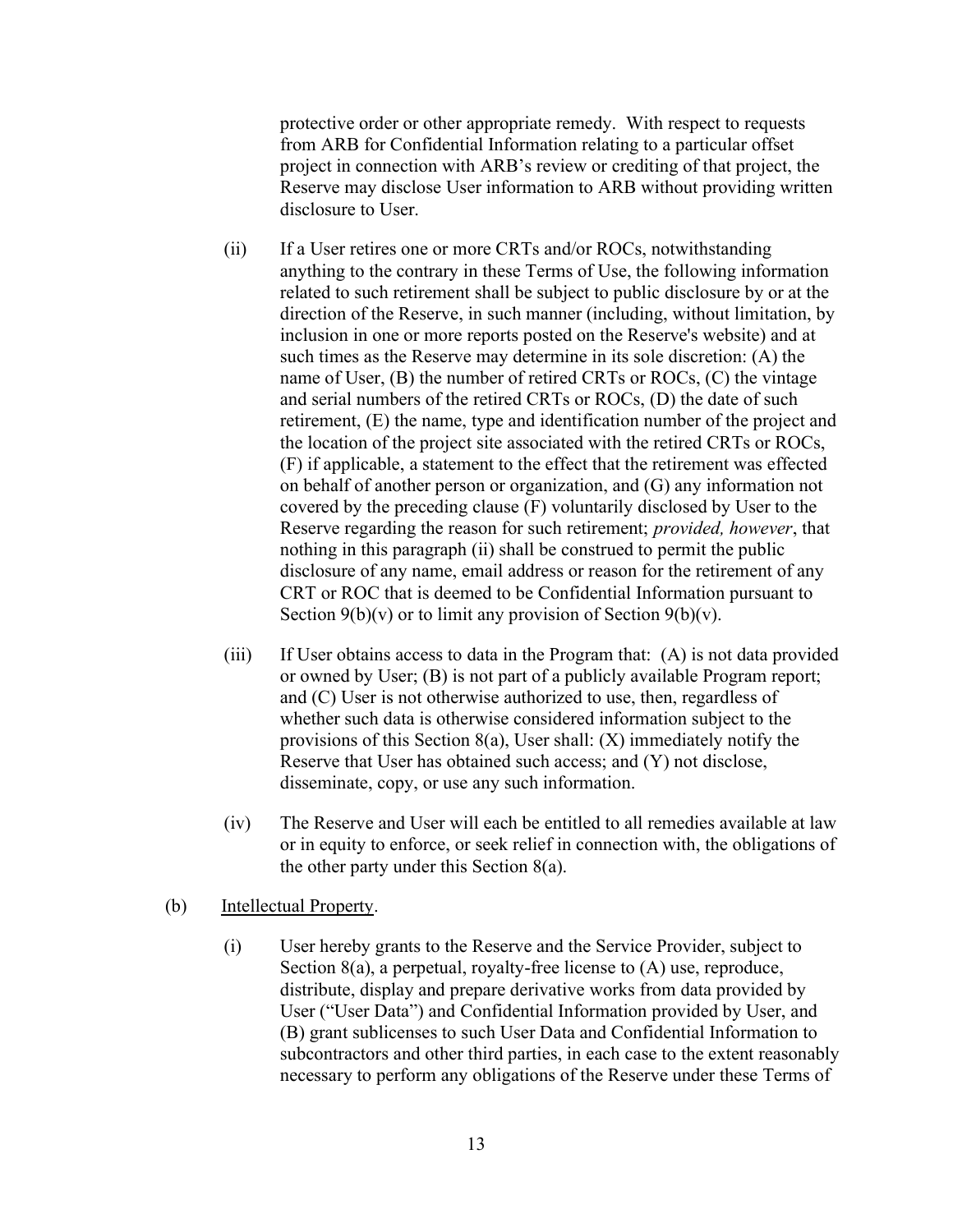Use, the Reserve Protocols, and the Compliance Offset Protocols, and to fulfill the purposes of the Program.

- (ii) The rights and obligations of these Terms of Use shall run to the named parties and their successors in interest and permitted assigns. User shall ensure that any of its owners, trustees, members, officers, directors, employees and agents to whom it has provided access to the Program agree to be bound by these Terms of Use.
- (iii) User acknowledges and agrees that the rights and licenses provided to User under these Terms of Use and the Program's Operating Procedures are solely for the benefit of User and are to be exercised only in connection with User's use of the Program. User may not transfer, assign or sublicense its rights, licenses or account, or any portion thereof, to any third party without the prior written consent of the Reserve, which consent the Reserve may withhold in its sole discretion.
- (iv) User acknowledges that (A) the Reserve is and shall remain the sole owner of all aggregated data embodied in the Program, and of the selection, arrangement and compilation of such aggregated data, (B) the Service Provider has granted the Reserve a limited license to the Program operating system, including any components, modifications, adaptations and copies thereof (the "System"), and the software used in providing, accessing (other than commercially available third party internet browsers) or using the Program ("Software"), and (C) the Service Provider is the sole owner of the System and the Software. Except as provided herein, User shall not obtain, have or retain any right, title or interest in or to the Program, the System or the Software or any part thereof, and without limiting the generality of the foregoing, no person or organization on whose behalf User is authorized to act shall acquire any rights or license under these Terms of Use. The rights granted to User are solely defined by these Terms of Use and the Reserve Protocols and include, but are not limited to, permission to use the Program as set forth herein. User's rights under these Terms of Use do not include a transfer of title or any other ownership interest in the Program, its content or any part thereof, to User. User agrees not to contest or challenge the Reserve's or the Service Provider's ownership of the Program, the System, the Software and associated intellectual property rights and not to take any action that would infringe, misappropriate, constitute unfair competition with respect to, or otherwise violate the Reserve's or the Service Provider's ownership of or rights in the Program, the System or the Software.
- (v) User shall prevent the use or copying of the Program and any other supporting materials by User's employees and agents except as permitted by the terms and conditions of the Reserve Protocols and these Terms of Use.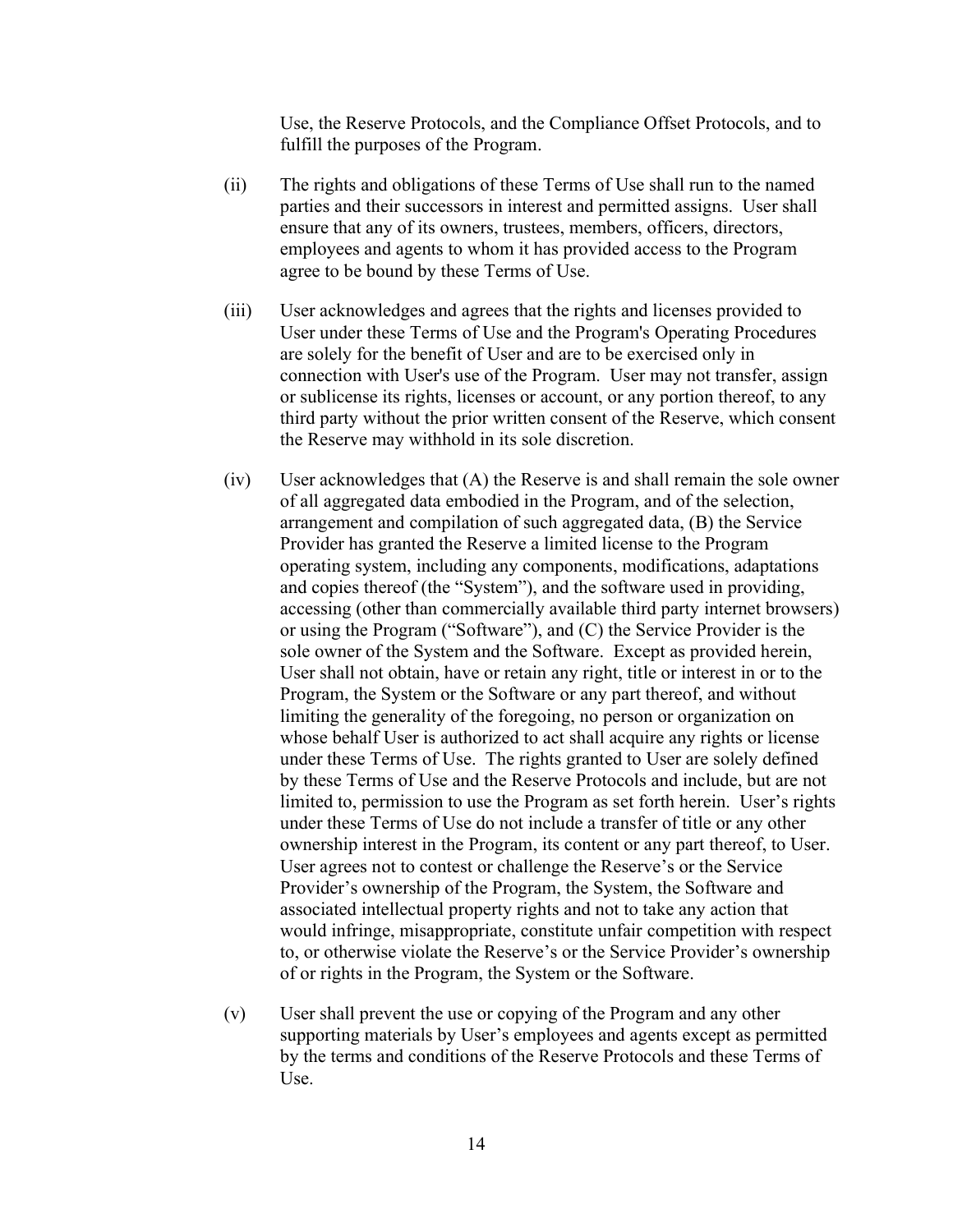- (vi) The Reserve grants User non-exclusive, non-transferable permission to access, retrieve and download data from the Program subject to these Terms of Use and the Reserve Protocols, which grant shall not be effective until User has: (A) indicated User's acceptance of these Terms of Use through the Reserve website, (B) paid all applicable fees due under these Terms of Use and the Reserve Protocols, and (C) completed and submitted to the Reserve the online registration available on the Reserve website. User will take all appropriate steps and precautions to safeguard and protect the access, use and security of the Program and User's user access information from unauthorized users.
- (vii) User shall be subject to the following limitations:
	- (1) User shall not loan, share, publish, republish, copy, reproduce, disclose, transmit, display, sell, license, lease or distribute any portion of the Program or any data thereon to any third party, or use the Program as a basis for a directory or database prepared for commercial sale or distribution; provided, however, nothing shall prohibit internal business use or reporting to governmental agencies or User's end use customers;
	- (2) User shall not remove any copyright, trademark, or other proprietary notices contained in the Program;
	- (3) User shall not disassemble, decode, decompile or otherwise reverse engineer any interfaces or software programs comprising the Program;
	- (4) User shall not access, download, transfer or manipulate data and databases comprising the Program using protocols or interfaces other than those provided by the Reserve as part of the Program;
	- (5) User shall not have access to or make any use of the source code for the Program; and
	- (6) User shall not infringe or misappropriate the Program or take any action inconsistent with the Reserve's and the Service Provider's ownership of and rights in the Program and the Software.
- (viii) The Reserve and the Service Provider reserve all rights in the Program (to the extent of their interests therein) not expressly granted to User in these Terms of Use.
- (ix) To the extent any bulletin board, chat room or any other similar forum on the Program (together, the "Boards") exists, neither the Reserve nor the Service Provider is responsible for the content or accuracy of any material posted on the Boards, including without limitation any information regarding any CRT or ROC provided by any user of the Program or any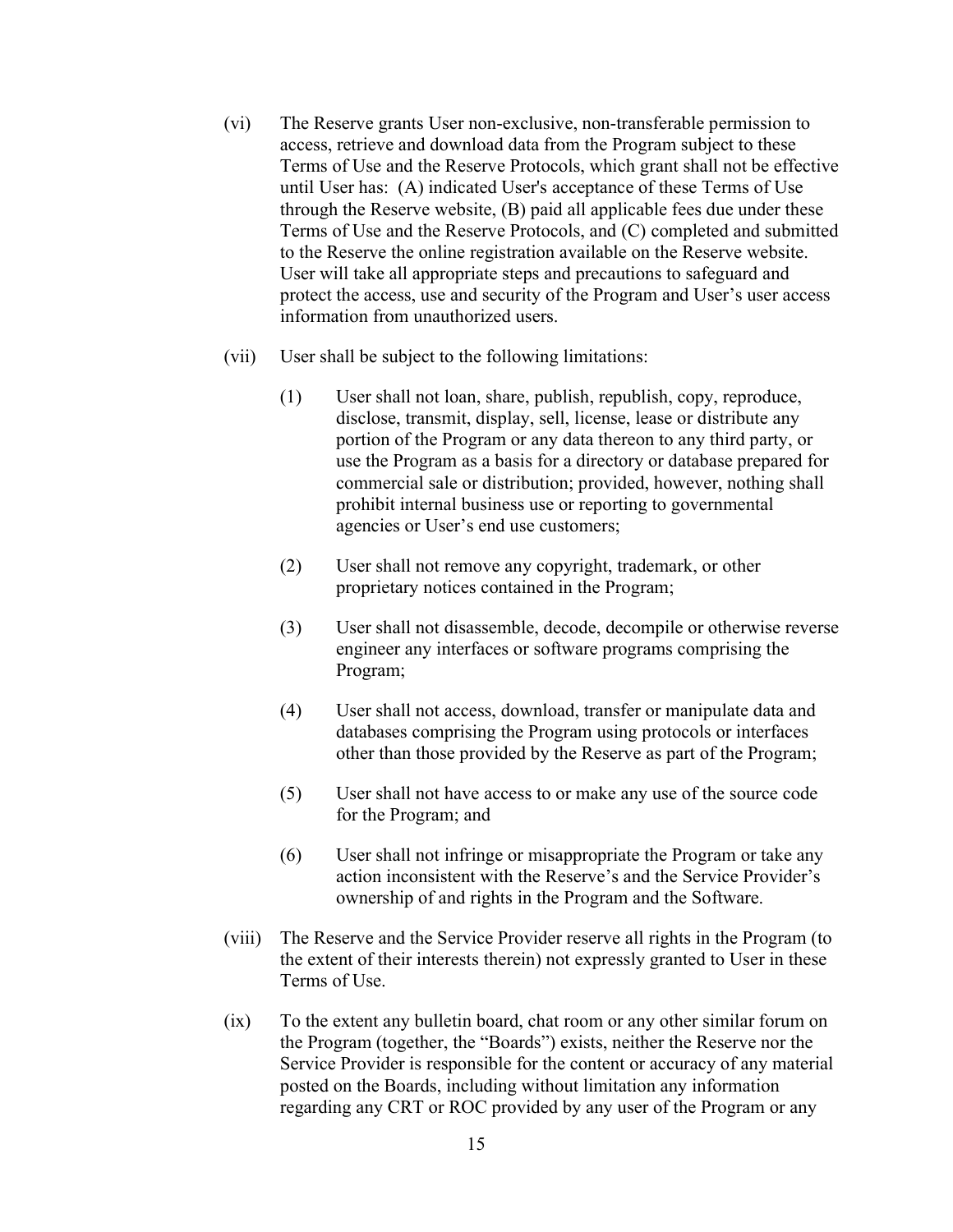other third party. If any Boards are established, the Reserve would merely be providing access to the material posted thereon as a service to User. The Boards shall be used only in a non-commercial manner. In using any Boards, User agrees not to upload, transmit, distribute or otherwise publish thereon any material that is, to the best of User's knowledge after reasonable investigation: libelous, defamatory, obscene, abusive, pornographic, threatening, inaccurate, or an invasion of privacy; an infringement of the intellectual property rights, including, but not limited to, copyrights and trademarks, of any individual or organization; material that is illegal in any way or that advocates illegal activity under any applicable local, state, national, or international law, statute, regulation, ordinance or other means of establishing legal rights and obligations; an advertisement or solicitation of funds, goods or services; a message posted by a user impersonating any other person; personal information such as messages which identify personal phone numbers, account numbers, personal addresses, or employer references; or chain letters or serial communications of any kind. User also agrees to indemnify the Reserve and the Service Provider for any claims or suits arising from User's posting of such material on any such Boards. The Reserve and the Service Provider reserve the right to monitor and delete any postings deemed inconsistent with the Reserve Protocols, their policies or these Terms of Use. Neither the Reserve nor the Service Provider assumes any obligation to monitor material in the Boards or any liability for failing to either monitor the Boards or remove specific material.

- (x) In using the Program, User agrees:
	- (1) not to disrupt or interfere with the security of, or otherwise abuse, the Program, or any services, system resources, accounts, servers, or networks connected to or accessible through the Program or affiliated or linked websites;
	- (2) not to disrupt or interfere with any other user's permitted enjoyment of the Program or affiliated or linked websites in accordance with the Terms of Use, the Reserve Protocols, and ARB Offset Program Rules and Requirements, as applicable;
	- (3) not to upload, post, or otherwise transmit through or on the Program any viruses or other harmful, disruptive, or destructive files;
	- (4) not to use, frame, or utilize framing techniques to enclose any Reserve or Service Provider trademark, logo, or other proprietary information (including the images found at the Program website, the content of any text, or the layout/design of any page or form contained on a page) without the express written consent of the owner of such information;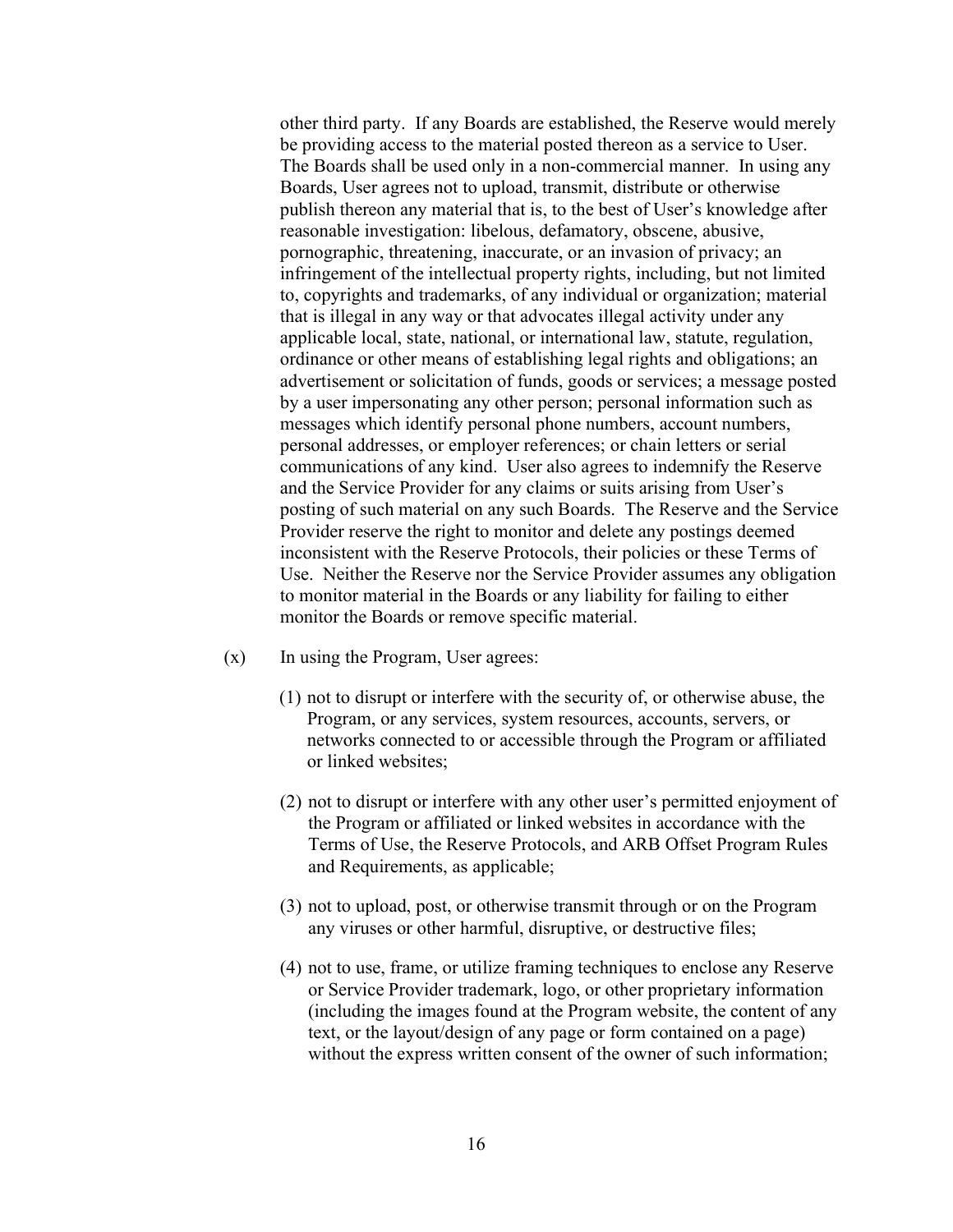- (5) not to use meta tags or any other "hidden text" utilizing the Service Provider's or Reserve's name, trademark, or product name except in accordance with the Reserve Protocols and these Terms of Use;
- (6) not to "deeplink" to the Program website without the Reserve's express written consent;
- (7) not to create or use a false identity on the Program;
- (8) not to collect or store personal data about others obtained through the Program;
- (9) not to attempt to obtain unauthorized access to the Program or portions of the Program website that are restricted from general access;
- (10) not to post any material that is false and/or defamatory, inaccurate, abusive, vulgar, hateful, harassing, obscene, profane, sexually oriented, threatening, invasive of a person's privacy, or otherwise in violation of any applicable law; and
- (11) not to post any copyrighted material unless the copyright is owned by User, which posting shall be deemed consent by User of the publication of such copyrighted material on the Program website.

#### 9. Ownership of CRTs and/or ROCs; Action with Respect to CRTs and/or ROCs on Behalf of Third Parties

- (a) Except as otherwise permitted under Sections 9(b) or 9(c), (A) User will only hold or retire in its account(s) CRTs and/or ROCs for which it is the sole holder of all legal title and all Beneficial Ownership Rights, and (B) User may not hold any account(s), or hold or retire in its account(s) any CRTs and/or ROCs on behalf of one or more third parties.
- (b) User may retire CRTs and/or ROCs on behalf of one or more third parties, provided that any such retirement may be effected only in a specialized type of subaccount, referred to herein as a "Group Retirement Subaccount," and that User shall comply with the following requirements applicable to such subaccounts:
	- (i) All legal title to and all Beneficial Ownership Rights in any CRT or ROC retired in a Group Retirement Subaccount must be held by one or more individuals or organizations (collectively, a "CRT Owner" or "ROC Owner") that have authorized User in writing to retire such CRT or ROC on their behalves and to provide any data or other information relating to such CRT or ROC to the Reserve (except to the extent that User may be deemed to hold or share with the applicable CRT Owner or ROC Owner any legal title to or Beneficial Ownership Rights in such CRT or ROC).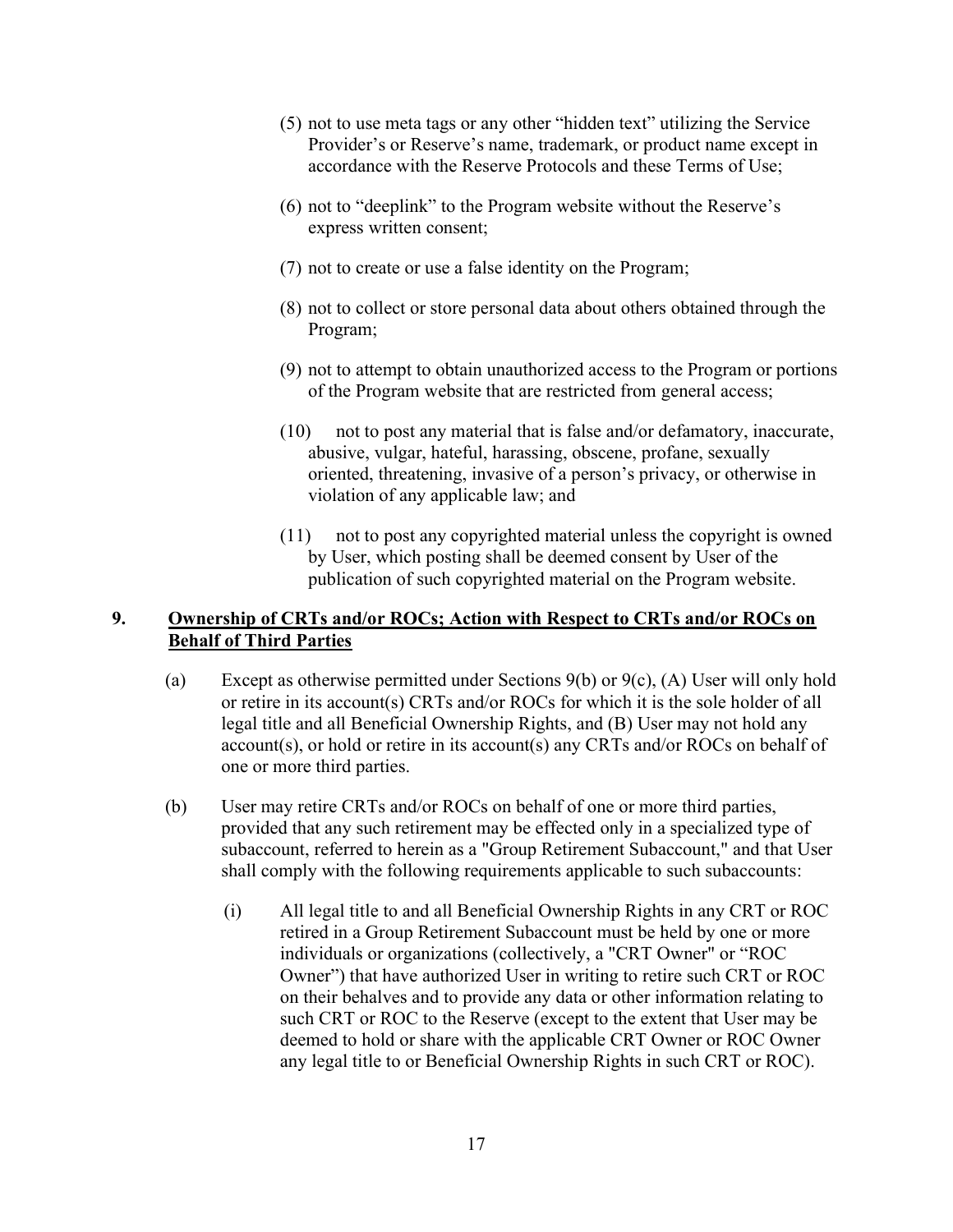- (ii) Any retirement of any CRT or ROC in a Group Retirement Subaccount shall be effected solely on behalf of the applicable CRT Owner or ROC Owner.
- (iii) If User retires more than an aggregate of 99 CRTs or ROCs in one or more Group Retirement Subaccounts during a calendar year on behalf of any individual or organization, in effecting each retirement in excess of 99 CRTs or ROCs , (A) User shall concurrently report to the Reserve through an electronic interface comprising part of the Program the name and email address of such individual or organization (and, if applicable, of each other individual or organization comprising the CRT Owner or ROC Owner on whose behalf such retirement is effected), (B) User shall concurrently report to the Reserve through an electronic interface comprising part of the Program the reason for such retirement of CRTs or ROCs, which information shall not be disclosed by the Reserve unless User chooses to have it made public, and (C) User shall concurrently provide to the Reserve through an electronic interface comprising part of the Program a certification, having content reasonably satisfactory to the Reserve, that User has received from such individual or organization (and, if applicable, from each other individual or organization comprising the CRT Owner or ROC Owner on whose behalf such retirement is effected) an authorization of the variety contemplated by the above paragraph (i) with respect to the CRT(s) or ROC(s) so retired.
- (iv) If User effects any retirement of one or more CRTs or ROCs in one or more Group Retirement Subaccounts on behalf of any individual or organization and, including the CRTs or ROCs so retired, the aggregate number of CRTs or ROCs retired by User in one or more Group Retirement Subaccounts on behalf of such individual or organization during the applicable calendar year does not then exceed 99 CRTs or ROCs, User may voluntarily concurrently report to the Reserve through an electronic interface comprising part of the Program the types of information specified in the above clauses (A) and/or (B) with respect to such retirement.
- (v) All information reported pursuant to clause  $(A)$  or  $(B)$  of the above paragraph (iii) or pursuant to the above paragraph (iv) shall be deemed to be Confidential Information for all purposes of these Terms of Use (including, without limitation, Section  $8(a)$ ); *provided, however*, that if User retires more than an aggregate of 99,999 CRTs and/or ROCs in one or more Group Retirement Subaccounts during a calendar year on behalf of any individual or organization, notwithstanding anything to the contrary in these Terms of Use, all information that has been reported or that is subsequently reported pursuant to clause (A) or (B) of the above paragraph (iii) or pursuant to the above paragraph (iv) (except for any email addresses so reported) with respect to any CRTs and/or ROCs retired by User on behalf of such individual or organization during such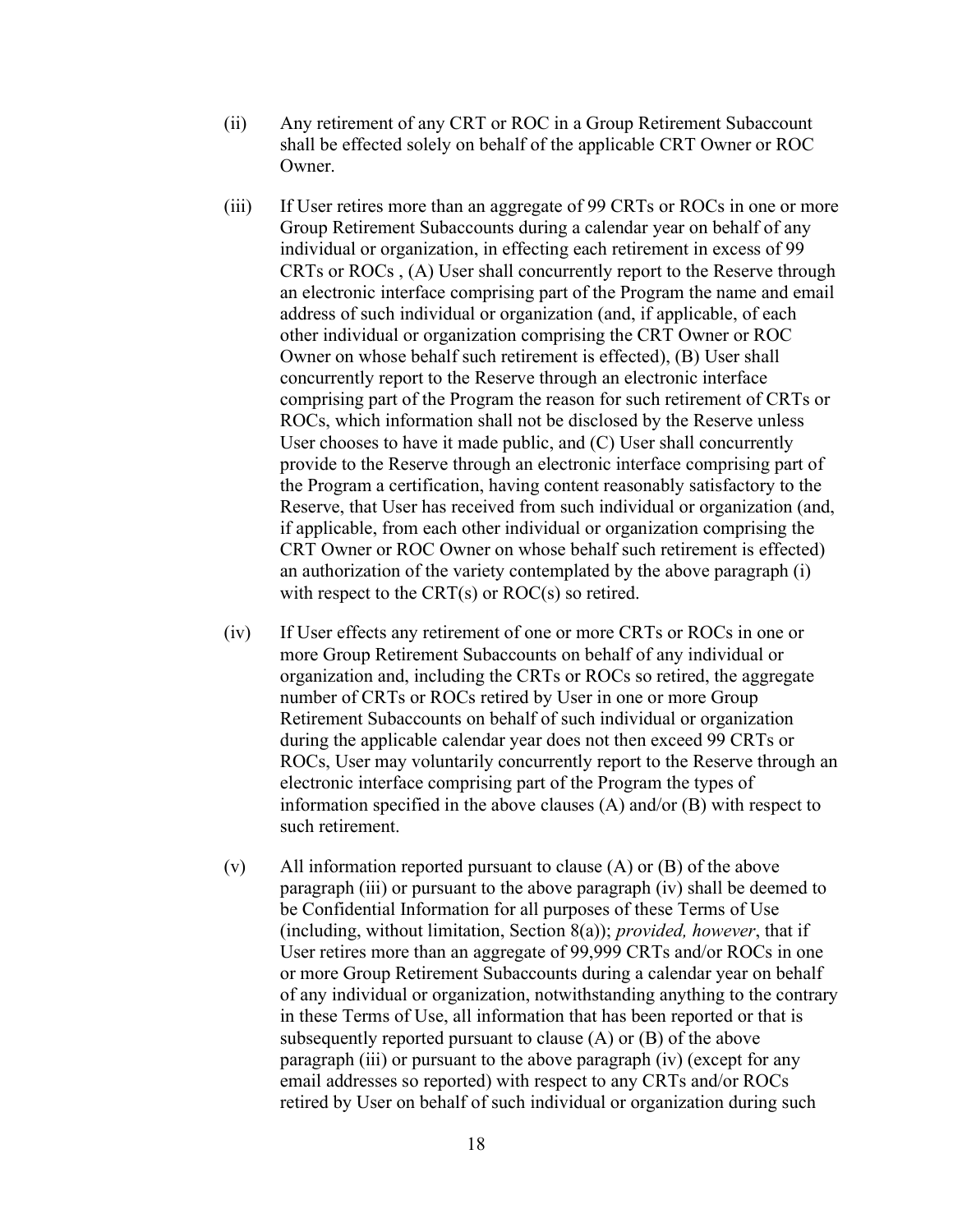calendar year, (X) shall thereafter be deemed not to be Confidential Information for any purpose of these Terms of Use (including, without limitation, Section 8(a)) and (Y) shall be subject to public disclosure by or at the direction of the Reserve, in such manner (including, without limitation, by inclusion in one or more reports posted on the Reserve's website) and at such times as the Reserve may determine in its sole discretion.

Solely for purposes of applying the 99 and 99,999 CRT and/or ROC thresholds set forth in the above paragraphs (iii), (iv) and (v), respectively, if a CRT or ROC is retired on behalf of a CRT Owner or ROC Owner comprised of multiple individuals and/or organizations, it shall be deemed to have been retired on behalf of each such individual and/or organization.

- (c) User may hold CRTs or ROCs in its account(s) on behalf of one or more third parties, provided that:
	- (i) User is a Regulated Person and has provided to the Reserve a signed Regulated Person Attestation, available at http://www.climateactionreserve.org/how/program/documents/; provided, however, that the Reserve may, in its sole discretion, waive the requirements set forth in this paragraph (i) with respect to User by providing User with written notice of such waiver;
	- (ii) All legal title to and all Beneficial Ownership Rights in any CRT or ROC so held by User is held by one or more CRT Owners or ROC Owners that have authorized User in writing to hold CRTs or ROCs on their behalves and to provide any data or other information relating to such CRT or ROC to the Program and the Reserve (except to the extent that User may be deemed to hold or share with the applicable CRT Owner or ROC Owner any legal title to or Beneficial Ownership Rights in such CRT or ROC);
	- (iii) All legal title to and all Beneficial Ownership Rights of any CRT Owners or ROC Owners are limited to: (1) holding CRTs or ROCs in User's account for the purpose of voluntary retirement per the requirements of Section 9(b); and/or (2) holding CRTs or ROCs (owned by CRT Owners or ROC Owners only) for the purpose of future transfer to other Users of the Reserve Program per the requirements of Section 4(b).
	- (iv) Under no circumstances may any CRT Owners or ROC Owners that are not Users meeting the requirements of Section 9(c)i maintain any Beneficial Ownership Rights, or provide any CRT or ROC custodial services to any third party or organization.
	- (v) User complies with all applicable laws, regulations or other legally enforceable requirements, including without limitation applicable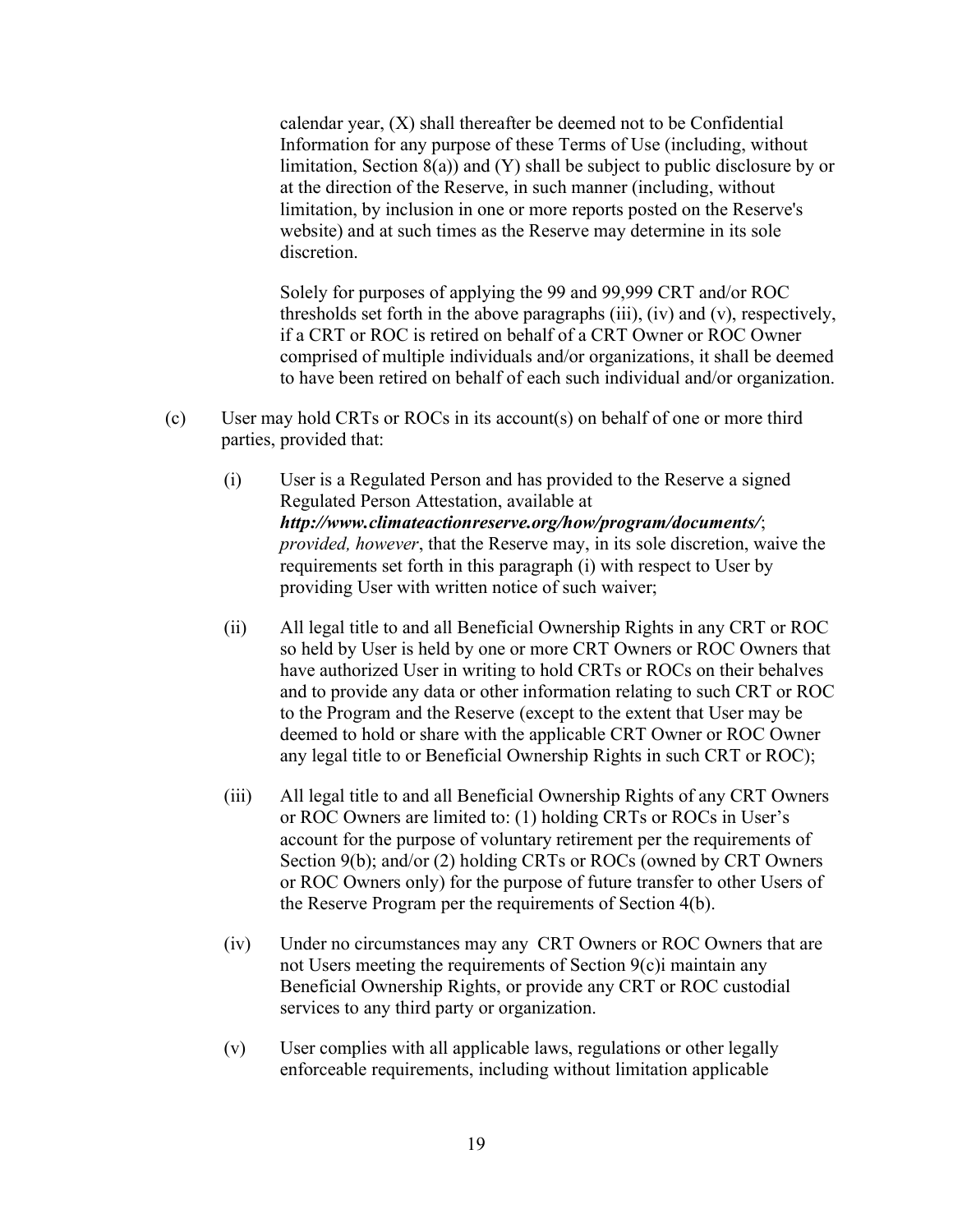provisions of the USA PATRIOT Act and the regulations of the Office of Foreign Assets Control of the U.S. Department of the Treasury;

- (vi) User maintains a customer identification program that contains reasonable procedures to verify the identity of any individual or organization on whose behalf User is holding CRTs or ROCs and maintains records of the information used to verify such identity, which records will be made available to the Reserve upon request; and
- (vii) User complies with the requirements of Section 9(b) in connection with any retirement of CRTs or ROCs it holds on behalf of one or more third parties.
- (d) User acknowledges that neither the Reserve nor the Service Provider shall have any liability in connection with any misrepresentation by User relating to the ownership of any ROC or CRT in any account or subaccount held by User  $(including without limitation the identity of the person(s) holding any legal title)$ thereto or Beneficial Ownership Rights or other proprietary rights therein).

#### 10. Miscellaneous

- (a) Assignment. User shall not assign these Terms of Use or any of its rights, benefits, duties, and obligations hereunder without the prior written consent of the Reserve, which consent the Reserve may withhold in its sole discretion. These Terms of Use shall be binding upon and inure to the benefit of the respective parties and their respective successors and permitted assigns.
- (b) Entire Agreement. These Terms of Use and the Reserve Protocols or, as applicable, the Compliance Offset Protocols, constitute the entire agreement of the parties relating to the matters herein provided or contemplated and supersede any prior agreement between the parties in that regard.
- (c) Governing Law and Dispute Resolution.
	- (i) These Terms of Use shall be governed by the laws of the State of California without regard to its rules on conflicts of laws.
	- (ii) In the event of any claim or controversy arising out of or relating to these Terms of Use, or the breach thereof, or any other claim or controversy between the parties (any such claim or controversy, a "Dispute"), the parties first shall attempt in good faith to settle such claim or controversy by mediation administered by JAMS under its International Mediation Rules then in effect, which mediation shall take place in Los Angeles, California. At least fifteen (15) days prior to the commencement of such mediation, the party seeking to mediate (the "Demanding Party") shall give the other party written notice describing the Dispute and the amount as to which it intends to initiate the action, as well as providing all supporting documentation available to the Demanding Party.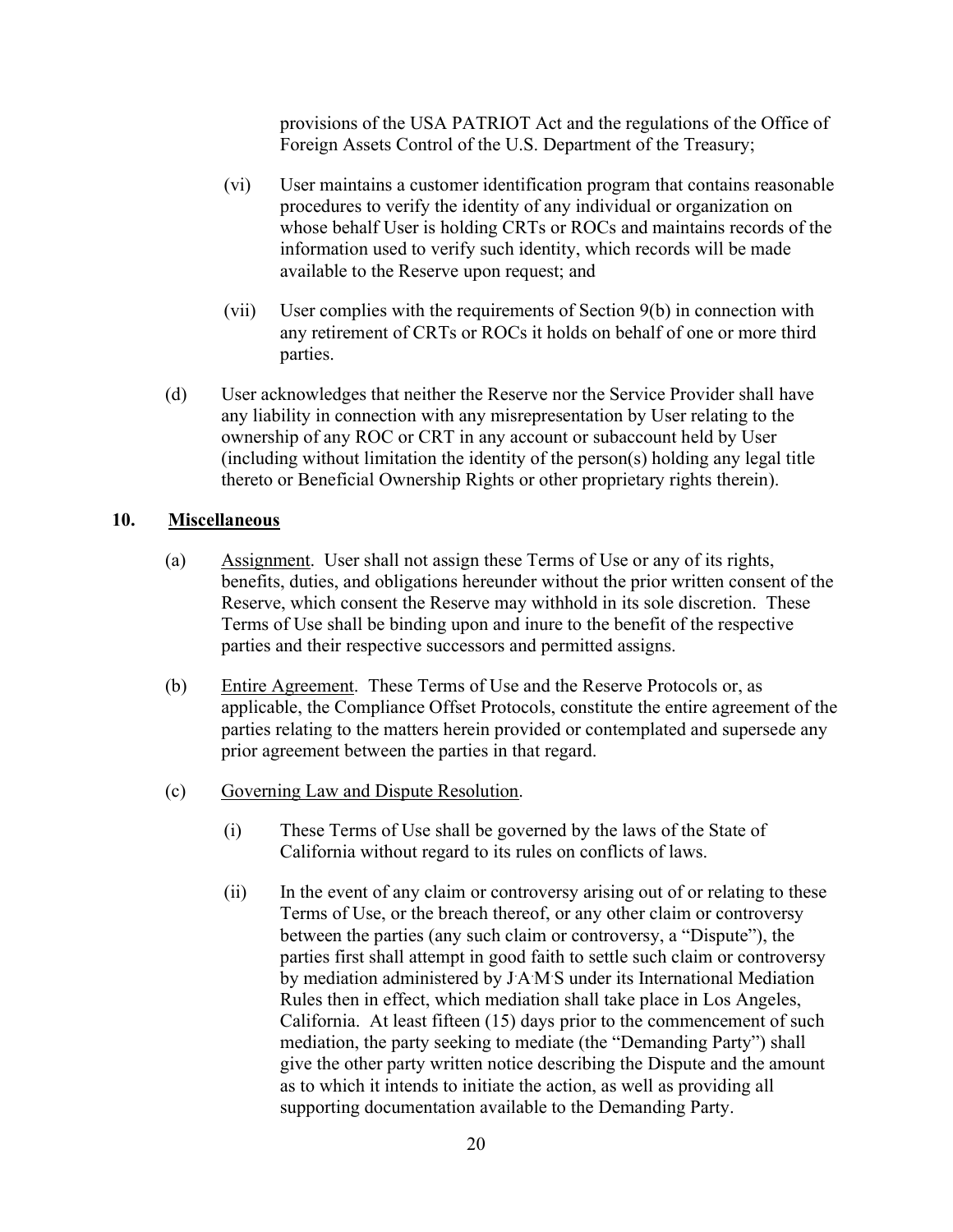- (iii) Any Dispute that has not been resolved by mediation as provided herein within thirty (30) days after commencement of the mediation shall be finally resolved by arbitration administered by JAMS and all proceedings shall be held in Los Angeles, California. The arbitration will be conducted in accordance with the provisions of J.A .M.S's Comprehensive Arbitration Rules and Procedures in effect at the time of filing of the demand for arbitration. The parties will cooperate with JAMS and with one another in selecting an arbitrator from J.A .M.S panel of neutrals, and in scheduling the arbitration proceedings. The parties shall participate in the arbitration in good faith and shall share equally in its costs.
- (iv) The provisions of this Section 10 may be enforced by any court of competent jurisdiction, and the party seeking enforcement shall be entitled to an award of all costs, fees, and expenses, including attorneys fees, to be paid by the party against whom enforcement is ordered. The parties shall continue to perform their respective obligations under these Terms of Use during the pendency of dispute resolution proceedings, including mediation and arbitration. Each party waives, to the fullest extent permitted by applicable law, any right it may have to a trial by jury in respect of any Dispute.
- (v) Excepts as otherwise provided herein, each party shall be responsible for the payment of all of its costs associated with the resolution of any Dispute, whether in mediation, arbitration or before a court of law, including but not limited to any filing fees, mediator or arbitrator fees, its reasonable attorneys fees, and other costs incurred in such proceeding, provided that if a Dispute is initiated in bad faith, as determined by the mediator, arbitrator or court, the party initiating the Dispute shall be responsible for all of the other party's defense costs.
- (vi) The parties agree that neither may bring a claim nor assert a cause of action against the other, in any forum or manner, more than one (1) year after the later of  $(A)$  the date on which the claim or cause of action accrued and (B) the earliest date on which the aggrieved party could have reasonably discovered the wrong giving rise to the claim or cause of action.
- (d) No Third Party Beneficiaries. Except as set forth elsewhere in these Terms of Use, these Terms of Use confer no rights whatsoever upon any person other than the parties and shall not impose, or be interpreted as imposing, any standard of care, duty, or liability upon any person other than a party.
- (e) Severability. If any term or provision of these Terms of Use is held to be invalid or unenforceable in any respect, the validity and enforceability of the remaining terms and provisions of this Agreement shall not in any way be affected or impaired thereby.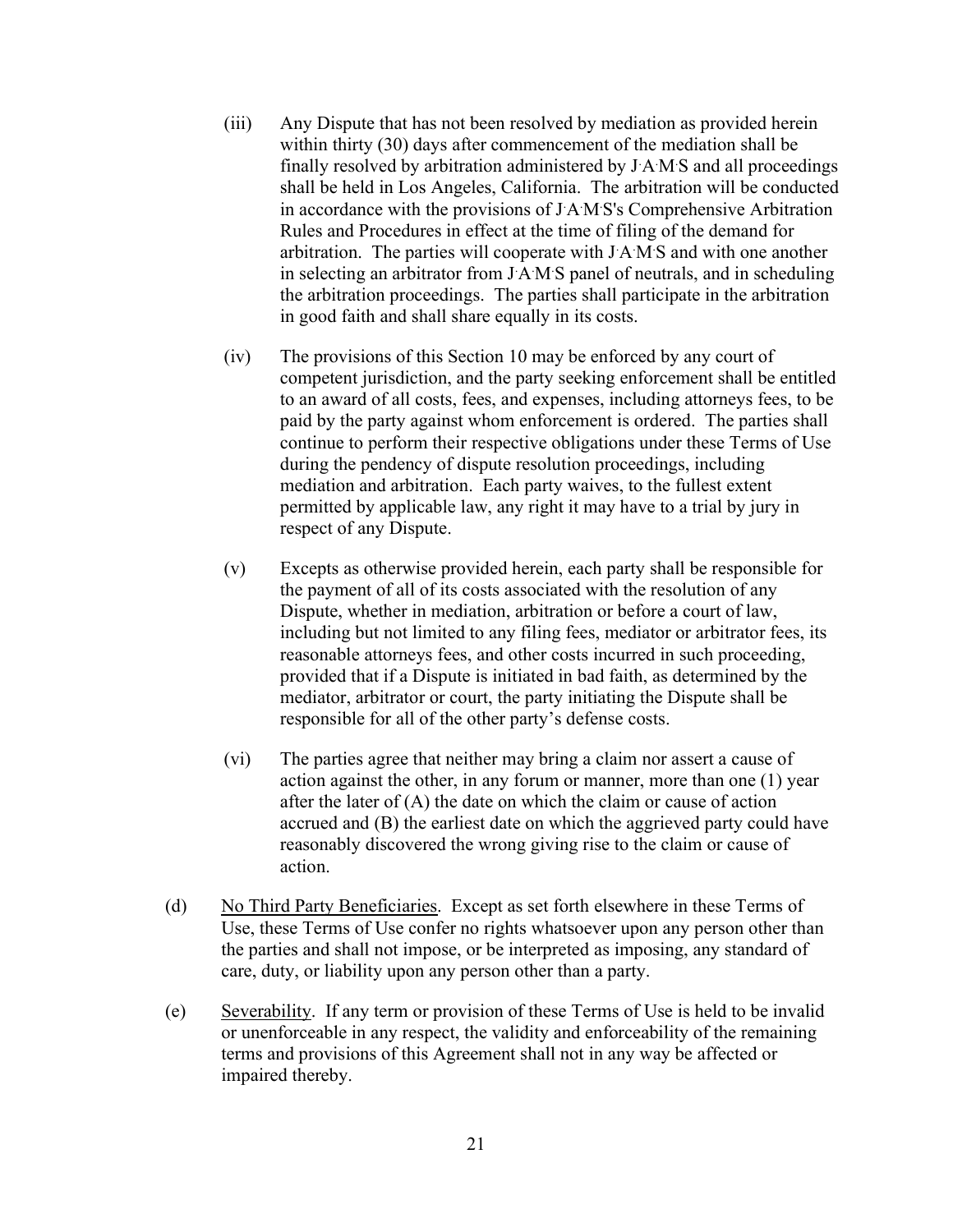- (f) Force Majeure. To the extent the Reserve is prevented by Force Majeure from fully performing any of its obligations under the Reserve Protocols or these Terms of Use, then the Reserve shall be excused from the performance of such obligations for as long as the Force Majeure event is continuing. The Reserve shall seek to remedy the Force Majeure using commercially reasonable efforts. The User shall not be required to perform or resume performance of its obligations under the Reserve Protocols or these Terms of Use corresponding to the obligations of the Reserve excused by Force Majeure.
- $(g)$  Audit. The Reserve has the right, at its sole expense, upon reasonable notice and during normal working hours, to examine, audit, and obtain copies of the records of User to the extent reasonably necessary to verify (i) the accuracy of any representation, warranty or attestation made by User to the Reserve and (ii) User's performance during the prior (12) month period of its obligations under the Reserve Protocols or, as applicable, the Compliance Offset Protocols, and these Terms of Use. This right to examine, audit, and obtain copies shall not be available with respect to any information that is not directly relevant to the subject matter of the Reserve Protocols or, as applicable, the Compliance Offset Protocols, or these Terms of Use.
- (h) Injunctive Relief. User acknowledges that money damages would not adequately compensate the Reserve and the Service Provider in the event of a breach by User of its obligations hereunder and that injunctive relief may be essential for the Reserve and the Service Provider to adequately protect themselves hereunder. Accordingly, User agrees that, in addition to any other remedies available to the Reserve and the Service Provider at law or in equity, including but not limited to any monetary damages, the Reserve and the Service Provider shall be entitled to seek injunctive relief in the event of any breach by User of any covenant, agreement, representation or warranty contained herein or in the Reserve Protocols.
- (i) Notices. Except as otherwise provided in Section 2(c) with respect to invoices, all notices and other communications under these Terms of Use must be in writing and will be duly given hereunder (i) upon delivery, if personally delivered, delivered by email or facsimile, or delivered by overnight courier with confirmation of delivery, and (ii) on the fourth business day after the postmark date, if mailed by certified or registered mail with postage prepaid. Street and email addresses and facsimile numbers of each party are as indicated below or as subsequently modified by written notice to the other party.

If to the Reserve: Climate Action Reserve Attn: Reserve Administrator 601 W. Fifth Street, Suite 650 Los Angeles, CA 90071 Email: reserve@climateactionreserve.org Facsimile: 213-623-6716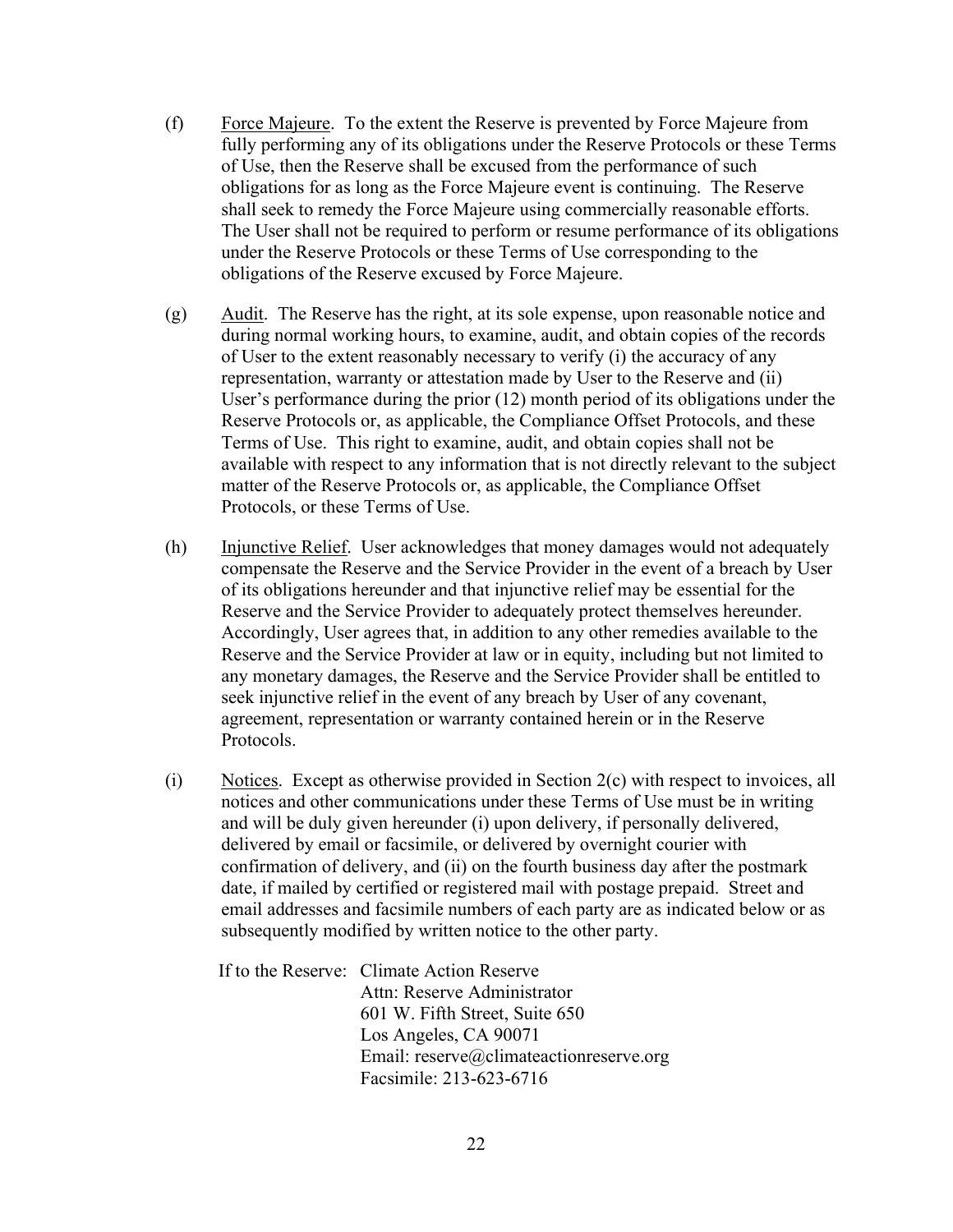If to User: The street address, email address and facsimile number provided in User's account application.

- (j) Hyperlinks. The Reserve and the Service Provider make no claim or representation regarding, and accept no responsibility for, the quality, content, nature, or reliability of sites accessible by hyperlink from the Program, the Program website, the Reserve website, or sites linking to such websites. The linked sites are not under the control of the Reserve or the Service Provider and the Reserve and the Service Provider are not responsible for the content of any linked site or any link contained in a linked site, or any review, changes, or updates to such sites. The inclusion of any link does not imply affiliation, endorsement, or adoption by the Reserve or the Service Provider to such website or any information contained therein. When leaving the Reserve website or the Program website, User should be aware that the Reserve's terms and policies no longer govern, and therefore User should review the applicable terms and policies, including privacy and data-gathering practices, of that site.
- $(k)$  Headings. The headings used herein are for convenience and reference purposes only.

#### 11. Definitions

- (a) "ARB Offset Credit or ARBOC" means a credit issued by the Air Resources Board for a GHG reduction or GHG removal enhancement of one metric ton of carbon dioxide equivalent, pursuant to a Compliance Offset Protocol or an Early Action Offset Protocol.
- (b) "ARB Offset Program Rules and Requirements" means those rules and requirements adopted by the California ARB, and set forth in the Cap and Trade Regulation, ARB's formal guidance documents, and any additional direction provided by ARB as part of its implementation of the Cap and Trade Program.
- (c) "Bank" means any of the following:
	- (i) any banking institution chartered by the Office of the Comptroller of the Currency;
	- (ii) any banking institution organized under the laws of any State, territory, or the District of Columbia, the business of which is substantially confined to banking and is supervised by the State or territorial banking commission or similar official; or
	- (iii) any savings and loan association, building and loan association, cooperative bank, homestead association, or similar institution, which is supervised and examined by State or federal authority having supervision over any such institution.
- (d) "Beneficial Ownership Rights," with respect to any CRT or ROC, means any contractual or other right to direct or control the sale or other disposition of, or the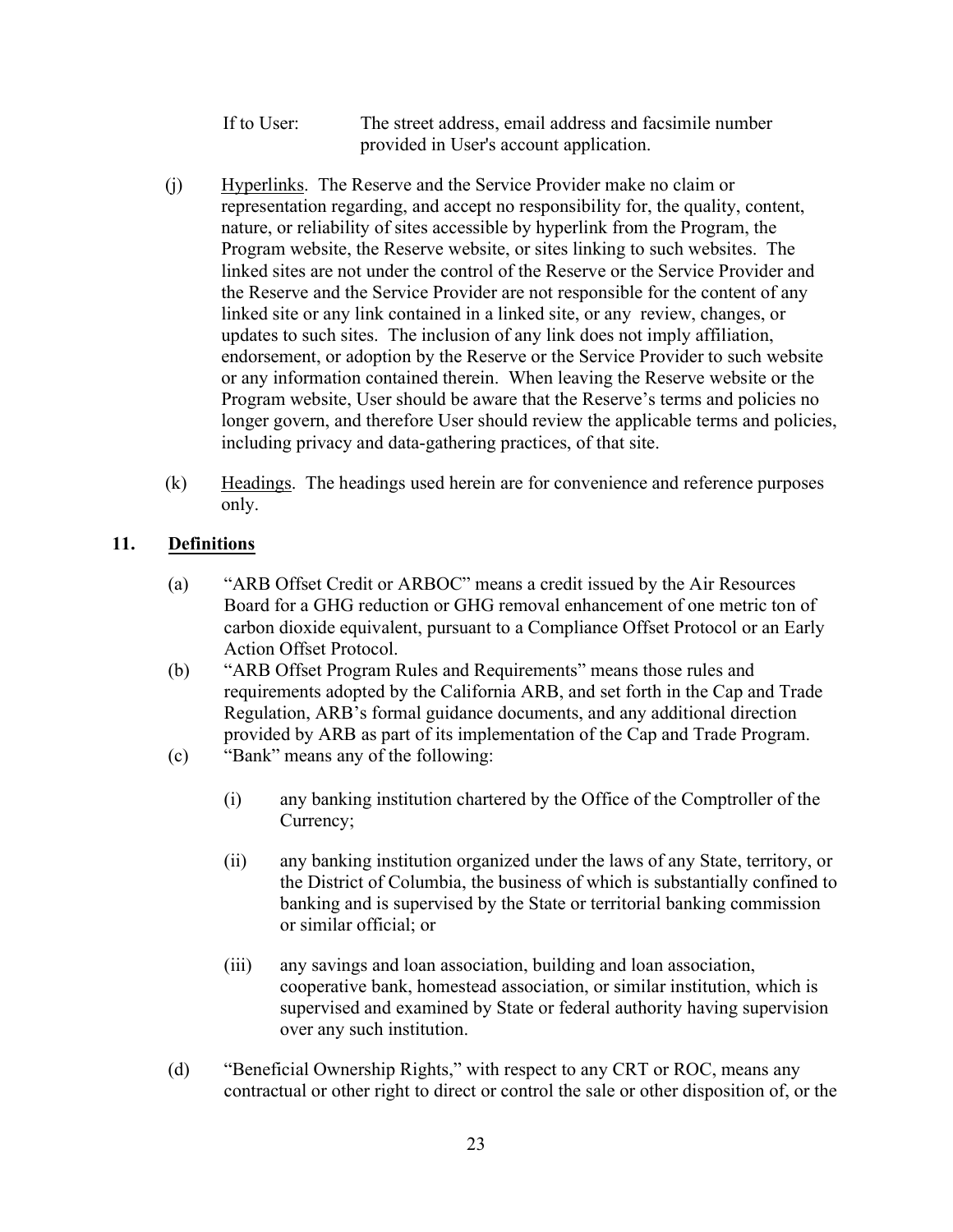retirement of, such CRT or ROC.

- (e) "Business Day" means any day except a Saturday, Sunday, or a Federal Reserve Bank holiday. A Business Day shall open at 8:00 a.m. and close at 5:00 p.m. Pacific Prevailing Time.
- (f) "Cap and Trade Regulation" means Sections 95800 to 96023 of the California Code of Regulations adopted by the California Air Resources Board, and which may be amended from time to time.
- (g) "Compliance Offset Protocols" means those standardized methodologies adopted by ARB.
- (h) "Confidential Information" shall mean (i) all information (A) to which User, the Reserve or the Service Provider, or any third party (to the extent such third party owes a duty of confidence to User, the Reserve or the Service Provider) has rights, and (B) which is marked to expressly indicate its confidential, restricted, or proprietary nature by the party having rights in the same, or which, under all of the circumstances, a reasonable business person should know to treat as confidential, restricted, and/or proprietary; and (ii) all information that, at the applicable time, is deemed to be Confidential Information pursuant to Section  $9(b)(v)$ . Notwithstanding the foregoing and any provision of Section  $9(b)(v)$ , Confidential Information does not include information: (i) that is, as of the time of its disclosure, or thereafter becomes, part of the public domain through a source other than the receiving party; (ii) that was known to the receiving party as of the time of its disclosure; (iii) that is independently developed by the receiving party without reference to the Confidential Information of the disclosing party; (iv) that subsequent to its disclosure, is received by the receiving party from a third party not subject to an obligation of confidentiality with respect to the information disclosed; or (v) with respect to which the disclosing party provides to the receiving party in accordance with Section 10(i) or through an electronic interface comprising part of the Program an express waiver of any confidentiality protection under these Terms of Use.
- (i) "Early Action Offset Protocol" means one of those protocols listed in Section 95990(c)(5) of the Cap and Trade Regulation.
- (j) "Effective Date" means the date on which User indicated User's acceptance of these Terms of Use through a website maintained by the Reserve or the Service Provider.
- (k) "Force Majeure" means an event or circumstance which prevents the Reserve from performing its obligations under these Terms of Use, which event or circumstance was not anticipated as of the date these Terms of Use were agreed to, which is not within the reasonable control of, or the result of the negligence of, the Reserve, and which, by the exercise of reasonable commercial efforts, the Reserve is unable to overcome or avoid or cause to be avoided.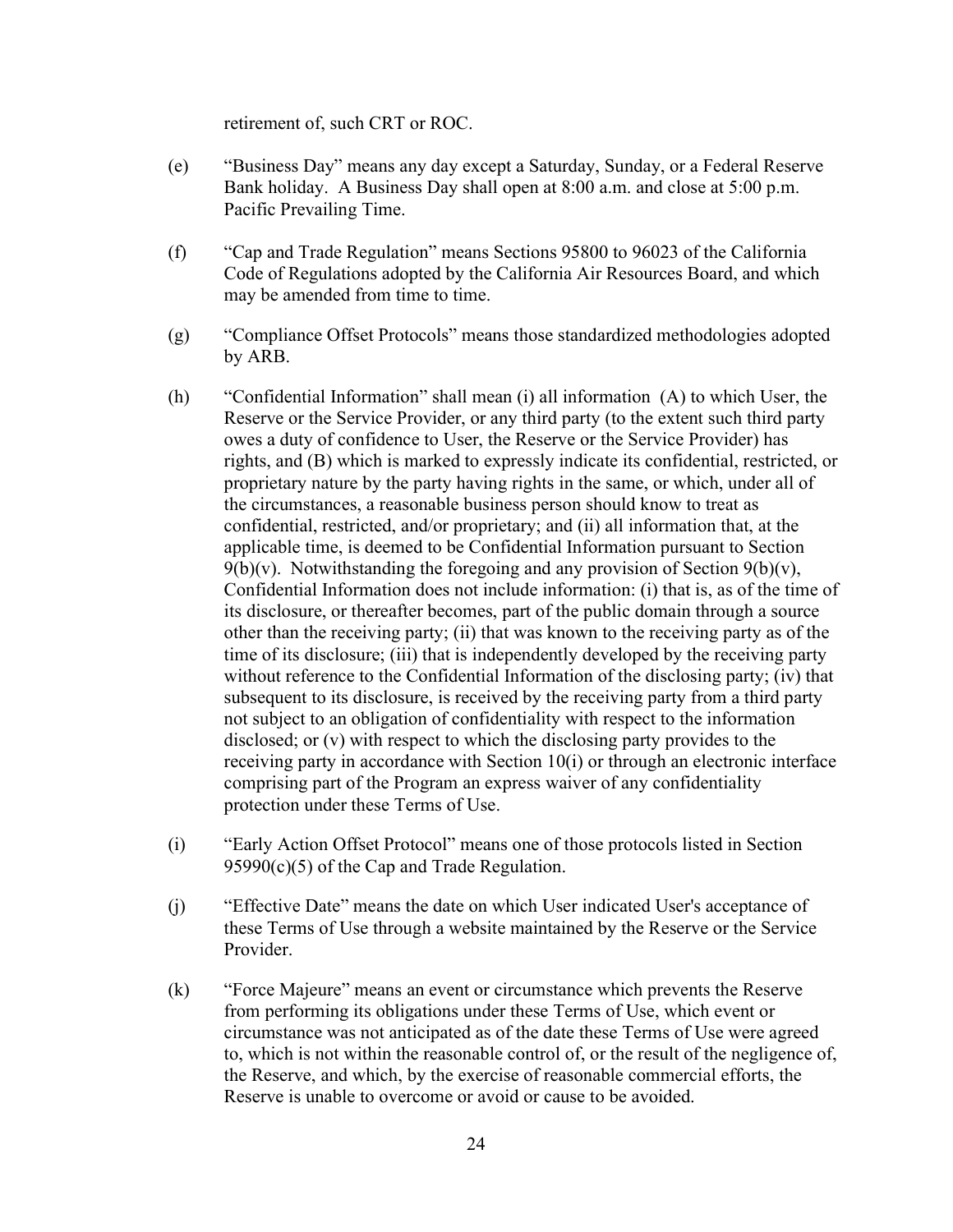- (l) "Interest Rate" means, for any date, the per annum rate of interest equal to the prime lending rate published in *The Wall Street Journal* on such day (or if not published on such day, on the most recent preceding day on which published), plus two percent (2%).
- (m) "Registry Offset Credit or ROC" means a credit issued by the Climate Action Reserve as an Offset Project Registry for a GHG reduction or GHG removal enhancement of one metric ton of carbon dioxide equivalent, pursuant to a Compliance Offset Protocol.
- (n) "Regulated Person" means any of the following:
	- (i) A banking institution or similar entity, as specified below:
		- a. A banking institution chartered by the Office of the Comptroller of the Currency;
		- b. A banking institution organized under the laws of any State, territory, or the District of Columbia, the business of which is substantially confined to banking and is supervised by the State or territorial banking commission or similar official; or
		- c. A savings and loan association, building and loan association, cooperative bank, homestead association, or similar institution, which is supervised and examined by State or federal authority having supervision over any such institution.
	- (ii) A broker or dealer that is registered pursuant to Section 15 of the Securities Exchange Act of 1934, as amended; and is a member of all requisite selfregulatory organizations.
	- (iii) A futures commission merchant, introducing broker, commodity pool operator, commodity trading advisor, floor broker or floor trader as specified below:
		- a. A member of the National Futures Association that is registered, pursuant to the Commodity Exchange Act and the Commodity Futures Trading Commission's regulations, as a futures commission merchant, introducing broker, commodity pool operator, commodity trading advisor floor broker or floor trader; or
		- b. A commodity pool operator or commodity trading advisor that is exempt from registration pursuant to Part 4 of the Commodity Futures Trading Commission's regulations and has filed a notice of such exemption from registration with the National Futures Association pursuant to the Commodity Futures Trading Commission's regulations.
	- (iv) A registered investment company or adviser, as specified below: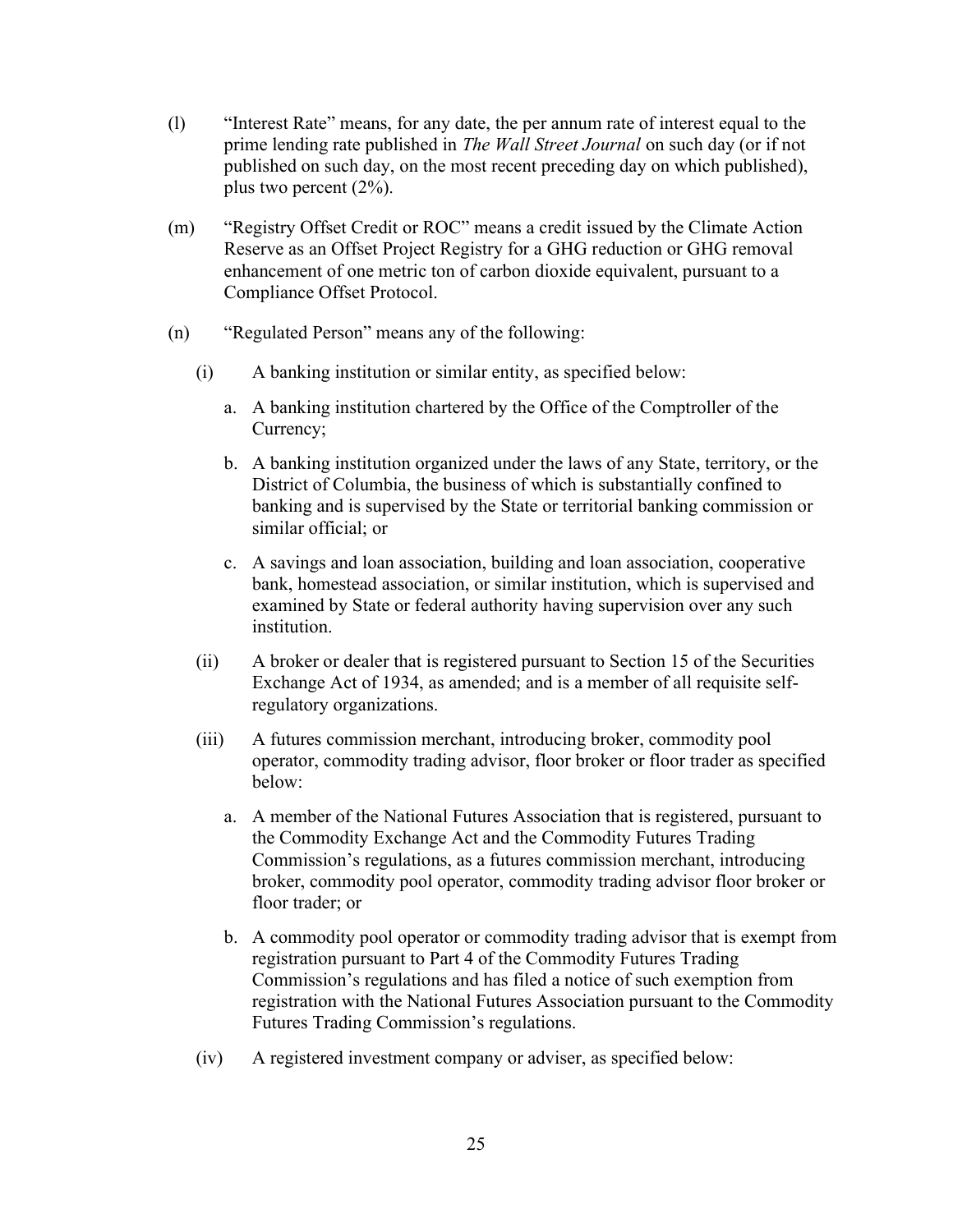- a. An investment company registered under the Investment Company Act of 1940, as amended; or
- b. An investment adviser registered under the Investment Advisers Act of 1940, as amended.
- (v) A fund that has assets under management with an aggregate market value of no less than \$100 million and that is advised or managed by an investment adviser registered under the Investment Advisers Act of 1940, as amended.
- (vi) A "business development company" as defined in  $(A)$  Section  $2(a)(13)$  of the Investment Company Act of 1940, as amended, or (B) Section 202(a)(22) of the Investment Advisers Act of 1940, as amended.
- (vii) An employee benefit plan or trust fund, as specified below:
	- a. A plan established and maintained by a State, its political subdivisions, or any agency or instrumentality of a State or its political subdivisions, for the benefit of its employees; or
	- b. An employee benefit plan within the meaning of title I of the Employee Retirement Income Security Act of 1974, as amended.
	- c. A trust fund whose trustee is a Bank and whose participants are exclusively plans of the types identified in this item G above, except trust funds that include as participants individual retirement accounts or H.R. 10 plans.
- (viii) A seller that has been granted authorization to engage in sales for resale of electric energy, capacity or ancillary services from the Federal Energy Regulatory Commission pursuant to Section 205 of the Federal Power Act, as amended, and the requirements of 18 C.F.R. § 35.
- (ix) A broker, trader or similar person explicitly approved by the Reserve for an account that trades only in environmental commodity transactions that are intended to be physically settled and are:
	- a. Excluded from the definition of "swap," as defined in section 1a(47) of the Commodity Exchange Act, pursuant to section  $1a(47)(B)(ii)$  of the Commodity Exchange Act and related Commodity Futures Trading Commission and/or Securities and Exchange Commission regulations; and/or
	- b. Transacted in the spot (cash) market (i.e., shipment or delivery is not deferred).
- (x) A non-U.S. entity which is engaged in an "Investment-Related" (e.g., pertaining to securities, commodities, banking, insurance or real estate) business and which is regulated by a Foreign Financial Regulatory Authority (e.g., a foreign securities authority; other governmental body or foreign equivalent of a self-regulatory organization empowered by a foreign government to administer or enforce its laws relating to the regulation of Investment-Related activities).